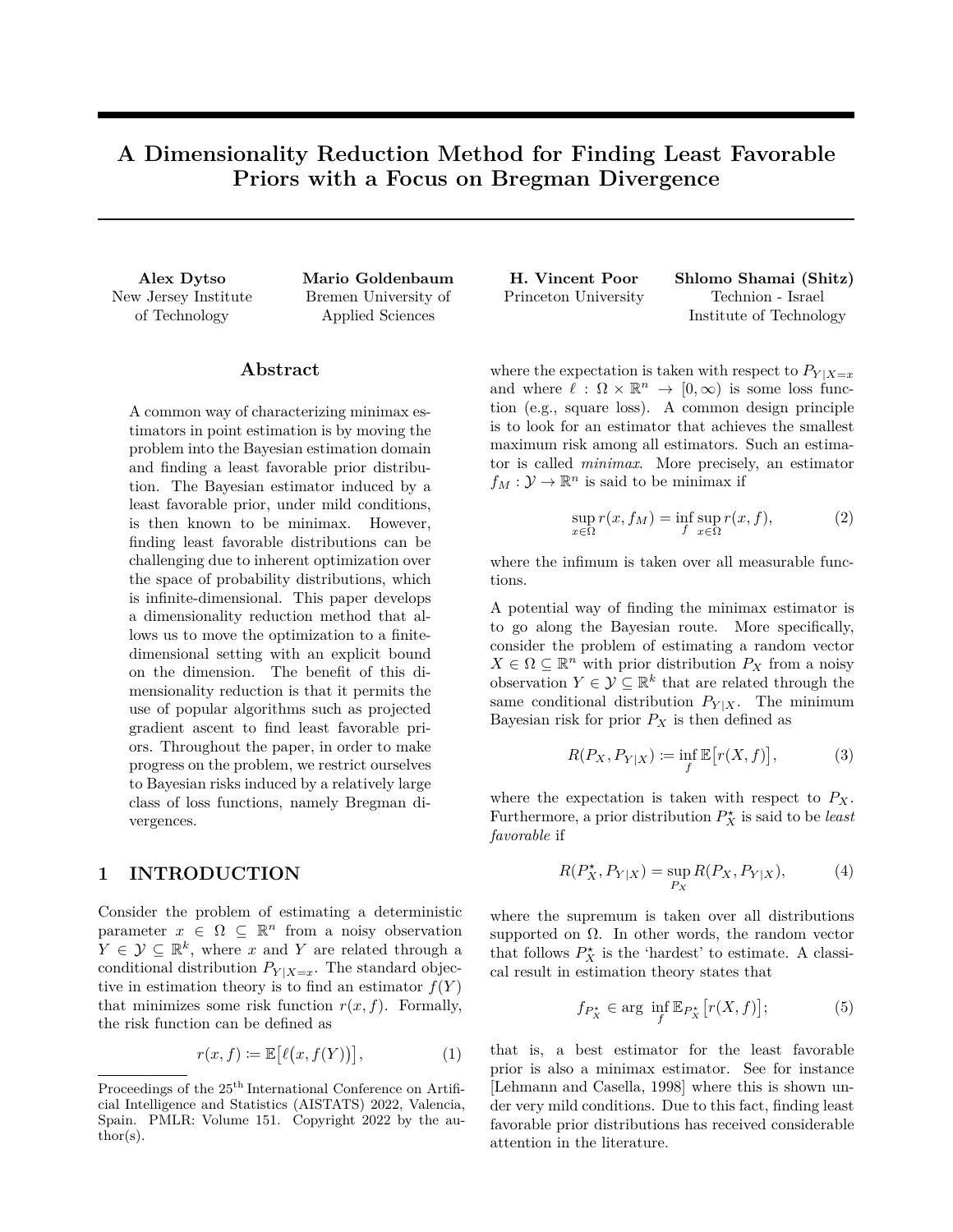However, finding least favorable priors is a formidable task. The difficulty stems from the fact that the optimization in (4) is done over the space of probability distributions, which results in an infinite-dimensional optimization problem. The objective of this work is to show that under mild conditions the optimization problem in (4) can be reduced to a finite dimensional one. The key benefit of such a reduction is that one can begin to use numerical recipes to find a least favorable prior (e.g., gradient ascent algorithm).

The outline and the contributions of the paper are as follows. The remaining part of Section 1 is dedicated to notational remarks and past work. Section 2 presents some preliminary definitions (e.g., Bregman divergence), provides the problem statement and discusses our assumptions. Section 3 presents our main results, which show that under certain general conditions finding a least favorable prior can be reduced to a finite-dimensional optimization problem. Section 4 is devoted to the proof of the main theorem. Section 5 builds on the results of Section 3 and discusses how a projected gradient ascent algorithm can be used to find least favorable prior distributions. The algorithm is then applied to find least favorable priors in the context of binomial noise and quantized Gaussian noise.

#### **1.1 Notational Remarks**

Deterministic scalars and vectors are denoted by lower case letters and random objects by capital letters; R denotes the affinely extended real number system; ∥· ∥ denotes the Euclidean norm; the closed ball in  $\mathbb{R}^n$  of radius *r* centered at *x* is denoted as  $\mathcal{B}_x(r) := \{y \in$  $\mathbb{R}^n : ||y - x|| \leq r$ ; for a random vector  $X \in \mathbb{R}^n$  and every measurable set  $A \subset \mathbb{R}^n$  we denote the probability measure of *X* as  $P_X(\mathcal{A}) = \mathbb{P}[X \in \mathcal{A}]$ ; if it is clear from the context, we sometimes write  $P$  instead of  $P_X$ ; the space of all probability measures defined on sample space  $\Omega \subseteq \mathbb{R}^n$  is denoted as  $\mathcal{P}(\Omega)$ ; the Dirac measure centered on a fixed point *x* is denoted as  $\delta_x$ ; for two probability distributions *P* and  $Q, P \ll Q$  means *P* is absolutely continuous with respect to *Q*; for a random vector  $X$  with distribution  $P_X$  the expected value is  $\mathbb{E}[X] = \int x \, dP_X(x)$  and when we need to emphasize that *X* is distributed according to  $P_X$  we use  $\mathbb{E}_{P_X}[X]$ .

#### **1.2 Past Work**

The theory of finding least favorable prior distributions has received some attention for the special case when the noise is Gaussian and the loss function quadratic, for which  $R(P_X, P_{Y|X})$  is commonly known as the *minimum mean square error*. For the univariate case (i.e.,  $n = 1$ ), Ghosh has shown in [Ghosh, 1964] that if the support of *X* is bounded and the noise is Gaussian (i.e,  $P_{Y|X} = \mathcal{N}(x, 1)$ ), then least favorable priors are discrete with finitely many mass points. Also for  $P_{Y|X} = \mathcal{N}(x, 1)$ , the authors of [Casella and Strawderman, 1981] capitalized on the result of Ghosh and provided necessary and sufficient conditions for the optimality of a two mass points prior distribution, and sufficient conditions for the optimality of three mass points priors. In [Berry, 1990], Berry has extended the results of [Casella and Strawderman, 1981] to the case of multivariate Gaussian noise with covariance taken to be the identity matrix. For  $n \geq 1$ , the authors of [Dytso et al., 2018b] have considered generalized moment constraints or linear constraints (i.e.,  $\mathbb{E}[q(X)] \leq$ *c*) on *X*, and have shown that if  $g \in o(||x||^2)$ , then the support of a least favorable distribution is unbounded, and if  $g \in \omega(\Vert x \Vert^2)$  it is bounded.

Much less work has been done for the general case. In [Kempthorne, 1987], for instance, it has been shown for  $n = 1$  that if the conditional Bayes risk  $\mathbb{E}[(\ell(X, f(Y))|X=x]$  is an analytic function of x and the support is bounded, then the least favorable prior is discrete with finitely many mass points. For a summary of known results on the properties of least favorable priors together with some extensions the interested reader is referred to [Marchand et al., 2004].

Algorithms for computing least favorable priors have been proposed in [Kempthorne, 1987, Nelson, 1966] and have been shown to converge under certain conditions. However, as these algorithms were designed without an explicit upper bound on the number of mass points in the support, their procedure relies on an optimization over an infinite dimensional space. Furthermore, it is not difficult to show that the cuttingplane algorithm, proposed in [Huang and Meyn, 2005] for finding the capacity-achieving distribution of a communication channel, can be adapted to the setting of finding a least favorable prior. However, it shares the same drawback as the algorithms proposed in [Kempthorne, 1987, Nelson, 1966] as it also relies on an optimization over an infinite dimensional space.

Finally, our method is inspired by the dimensionality reduction studied in the context of mutual information in [Witsenhausen, 1980], from which we borrow several key ideas (e.g., Dubins' theorem). See also [Dytso et al., 2018a].

# **2 PRELIMINARIES AND PROBLEM STATEMENT**

#### **2.1 Bregman Divergence and Bayesian Risk**

To even have a chance to solve the optimization problem in (4), we need to slightly restrict the class of loss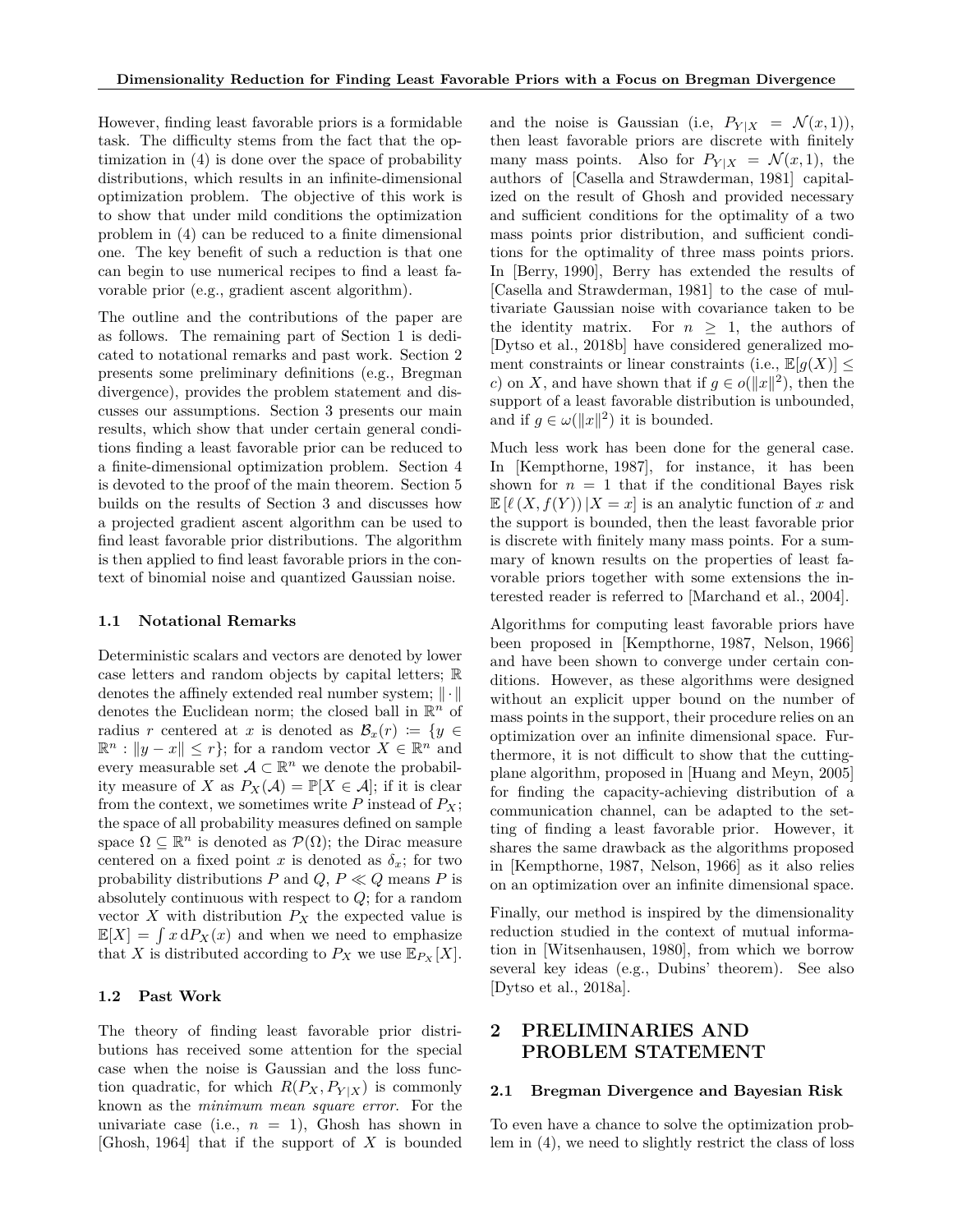functions. To that end, we will consider the following class, which is in fact very large.

**Definition 1.** (Bregman Divergence) Let  $\phi : \Omega \rightarrow$ R *be a* continuously differentiable *and* strictly convex *function.* The Bregman divergence associated with  $\phi$ *is then defined as*

$$
\ell_{\phi}(u,v) = \phi(u) - \phi(v) - \langle u - v, \nabla \phi(v) \rangle.
$$
 (6)

The classical squared error loss is recovered through Bregman divergences by choosing  $\phi(u) = ||u||^2$ . As another example, consider the function  $\phi(u)$  =  $u_1 \log u_1 + u_2 \log u_2$  where  $u = [u_1, u_2]^\intercal$  with  $\Omega =$  $\mathbb{R}^2_+$ , which induces the following Bregman divergence (known as the generalized I-divergence): for  $u =$  $[u_1, u_2]^\intercal$  and  $v = [v_1, v_2]^\intercal$ 

$$
\ell_{\phi}(u,v) = u_1 \log \frac{u_1}{v_1} + u_2 \log \frac{u_2}{v_2} - (u_1 - v_1) - (u_2 - v_2).
$$
\n(7)

Bregman divergences have been introduced in [Bregman, 1967] in the context of convex optimization. In [Csiszár, 1991], Bregman divergences, together with *f*-divergences, were characterized axiomatically and considered in estimation settings. A thorough investigation of their properties was undertaken in [Banerjee et al., 2005b], where it was shown that many commonly used loss functions are members of this family. The structure of the optimal estimator under Bregman divergences as loss functions was studied in [Banerjee et al., 2005a], where it was shown that the conditional expectation is the unique minimizer. For extensions of Bregman divergence to different spaces the interested reader is referred to [Frigyik et al., 2008, Iyer and Bilmes, 2012, Wang et al., 2014] and references therein.

**Definition 2.** (Bayesian Risk with Respect to Bregman Divergence.) *For a joint distribution PXY , we denote the Bayesian risk with respect to loss function*  $\ell_{\phi}$  *as* 

$$
R_{\phi}(P_X, P_{Y|X}) \coloneqq \inf_{f:f \text{ is measurable}} \mathbb{E} \big[ \ell_{\phi}\big(X, f(Y)\big) \big]. \tag{8}
$$

The following theorem summarizes some fundamental properties of  $\ell_{\phi}$  and  $R_{\phi}(P_X, P_{Y|X})$ , the proof of which can be found in [Banerjee et al., 2005b] and [Banerjee et al., 2005a].

**Theorem 1.** (Fundamental Properties of Bregman Divergence and Bayesian Risk)

- *1.* (Non-Negativity) ∀*u, v* ∈ Ω : *ℓϕ*(*u, v*) ≥ 0*, with equality if and only if*  $u = v$ *;*
- 2. (Convexity)  $\ell_{\phi}(u, v)$  *is convex in u*;
- *3.* (Linearity)  $\ell_{\phi}(u, v)$  *is linear in*  $\phi$ *;*
- *4.* (Orthogonality Principle and Pythagorean Identity) *For every random variable*  $X \in \Omega$  *and every*  $u \in \Omega$

$$
\mathbb{E}\big[\ell_{\phi}(X,u)\big] = \mathbb{E}\big[\ell_{\phi}\big(X,\mathbb{E}[X]\big)\big] + \ell_{\phi}\big(\mathbb{E}[X],u\big).
$$
\n(9)

*Moreover, for any*  $f(Y)$ 

$$
\mathbb{E}\big[\ell_{\phi}\big(X,f(Y)\big)\big] = \mathbb{E}\big[\ell_{\phi}\big(X,\mathbb{E}[X|Y]\big)\big] + \mathbb{E}\big[\ell_{\phi}\big(\mathbb{E}[X|Y],f(Y)\big)\big].\tag{10}
$$

*5.* (Conditional Expectation is a Unique Bayesian Minimizer) *If*  $\mathbb{E}[X] < \infty$  and  $\mathbb{E}[\phi(X)] < \infty$ , then

$$
R_{\phi}(P_X, P_{Y|X}) = \inf_{f:f \text{ is measurable}} \mathbb{E}[\ell_{\phi}(X, f(Y))]
$$

$$
= \mathbb{E}[\ell_{\phi}(X, \mathbb{E}[X|Y])]. \tag{11}
$$

*The optimizer in* (11) *is unique almost surely P<sup>Y</sup> .*

#### **2.2 Moment Set**

**Definition 3.** (Moment Set) Let  $(\Omega, \sigma(\Omega))$  be a mea*surable space and let*  $\mathcal{P}_{reg}(\Omega)$  *be the set of all regular probability measures over the sample space* Ω*.* <sup>1</sup> *For any given*  $k ∈ ℕ$  *fix measurable functions*  $f_1, \ldots, f_k$  *as well as real numbers*  $c_1, \ldots, c_k$ *. Then, the set* 

$$
\mathcal{H}_k \coloneqq \{ P \in \mathcal{P}_{\text{reg}}(\Omega) : \mathbb{E}_P[f_i(X)] \le c_i, 1 \le i \le k \};\tag{12}
$$

*that is, the set of regular probability measures with k bounded moments, is called the* moment set*.*

**Remark 1.** *The restriction to regular probability measures is rather mild. For example, Ulam's theorem* [Dudley, 2002, Th. 7.1.4] *shows that a probability measure defined over a complete separable metric sample space*  $(e.g., \Omega = \mathbb{R}^n)$  *is regular.* 

#### **2.3 Conditional Expectation**

Note that the conditional expectation  $\mathbb{E}[X|Y]$  depends on the joint distribution *PXY* through the conditional  $P_{X|Y}$ . However, since in this paper  $P_{Y|X}$  is fixed and  $P_X$  varies, it is more convenient to treat  $\mathbb{E}[X|Y]$  as a functional of  $P_X$ . Therefore, whenever we need to emphasize the dependence of the conditional expectation on the prior distribution, with a slight abuse of notation we will write  $\mathbb{E}_{P_X}[X|Y].$ 

**Definition 4.** *Consider a fixed*  $P_{Y|X}$  *and a set of probability distributions*  $\mathcal{F} \subseteq \mathcal{P}(\Omega)$ *. We say that* 

<sup>1</sup>Recall that a probability measure is *regular* if any element of the  $\sigma$ -algebra  $\sigma(\Omega)$  can be approximated from below by compact measurable sets and from above by open measurable sets.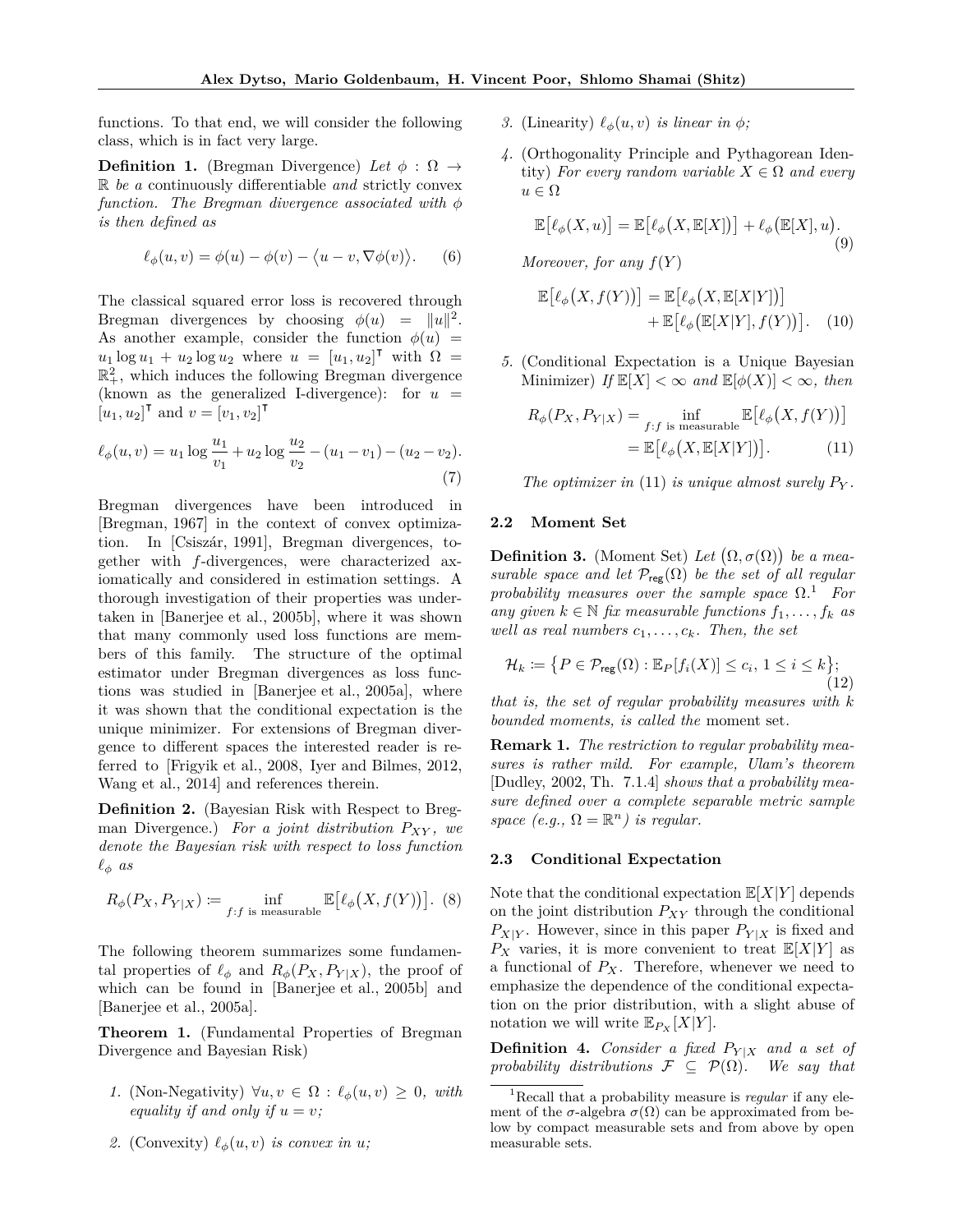*Tweedie compatibility holds (with respect to*  $P_{Y|X}$  *and* F*), or T-compatibility for short, if there exists an op-* $\mathcal{P}$  *erator*  $f: \mathcal{Y} \times \mathcal{P}(\Omega) \to \mathbb{R}^n$  *such that for every*  $P_X \in \mathcal{F}$ 

$$
\mathbb{E}_{P_X}[X|Y] = f(Y; P_Y) \ a.s., \tag{13}
$$

*where P<sup>Y</sup> is the marginal distribution of Y induced by*  $P_X$  (*i.e.*,  $\forall A \in \sigma(\Omega) : P_Y(A) = \mathbb{E}_{P_X}[P_{Y|X}(A|X)]$ ).

T-compatibility simply says that the conditional expectation depends only on the marginal *P<sup>Y</sup>* . An identity as in (13) is commonly known as Tweedie's formula [Robbins, 1956, Good, 1953]. A family of distributions that are T-compatible is the following.

**Example 1.** *Consider an exponential family*

$$
P_{Y|\Theta}(y|\theta) = h(y)e^{\langle y, \theta \rangle - \psi(\theta)} \tag{14}
$$

*where*  $\theta$  *is the natural parameter of the family,*  $h(y)$ *the base measure, and*  $\psi(\theta)$  *the log-partition function* [Barndorff-Nielsen, 1978]*.* Now, if we set  $X = e^{\Theta}$ , *then for*  $y \in Y$ 

$$
\mathbb{E}[X|Y=y] = \mathbb{E}[e^{\Theta}|Y=y] = \frac{h(y)}{h(y+1)} \frac{P_Y(y+1)}{P_Y(y)}.
$$
\n(15)

*For a concrete example consider*  $\Omega = [0, \infty)$ ,  $\mathcal{Y} =$  $\mathbb{N} \cup \{0\}$ , and let  $P_{Y|X}(y|x)$  be Poisson transition prob*abilities; that is,*

$$
P_{Y|X}(y|x) = \frac{1}{y!}x^y e^{-x}, \ y \in \mathcal{Y}, \ x \in \Omega, \qquad (16)
$$

*where x is the mean parameter. It is not difficult to check that*  $\Theta = \log(X)$  *and*  $h(y) = \frac{1}{y!}$  *so that* 

$$
\mathbb{E}[X|Y=y] = \frac{(y+1)P_Y(y+1)}{P_Y(y)}, \ y \in \mathcal{Y}.
$$
 (17)

#### **2.4 Problem Statement**

We begin by listing assumptions that we are going to make throughout the rest of this paper.

#### **Assumption 1.**

- *(i)*  $\mathcal{H}_k$  *as defined in* (12) *is compact*;
- *(ii)*  $R_{\phi}(P_X, P_{Y|X})$  *is upper semicontinuous over*  $\mathcal{H}_k$ *;*
- *(iii)*  $|Y| \leq N$ ,  $N \in \mathbb{N}$  *(i.e., the support of the noisy observation Y is finite);*
- *(iv) For every*  $y \in \mathcal{Y}$ ,  $P_{Y|X}(y|x)$  *is continuous in x on the interior of*  $\Omega \subseteq \mathbb{R}^n$ .

Note that assumptions *(i)*, *(ii)* and *(iv)* are not very restrictive. For example, *(i)* and *(ii)* just guarantee the existence of a least favorable prior. Condition *(iii)*, however, which imposes a restriction on the cardinality of the support of noisy observation *Y* , represents the main restriction in this work. In many situations,  $\mathcal Y$ is indeed finite and in such case condition *(iii)* is not a limitation. See Section 5.2 for an example.

It is also important to emphasize that we do not impose any conditions on the positions taken by the support  $Y$  of  $Y$ . Moreover,  $N$  can be taken as large as needed. Thus, *Y* can serve as an *N*-level quantization of some random vector *U* fully supported on R. See Section 5.3 for an example.

Another assumption that we may or may not make is the following.

**Assumption 2.** *T-compatibility, as defined in Definition 4, holds with respect to*  $P_{Y|X}$  *and*  $\mathcal{H}_k$ *.* 

Now, the objective of this work is to study the optimization problem

$$
\sup_{P_X \in \mathcal{H}_k} R_\phi(P_X, P_{Y|X}),\tag{18}
$$

s.t. Assumption 1 and potentially also Assumption 2.

# **3 MAIN RESULT**

The main result of this work is the following.

**Theorem 2.** (Least Favorable Distribution) *Let*  $N \in$ N *be finite,*  $k, n \in \mathbb{N}$  *arbitrary but fixed, and* Assumption 1 *be fulfilled. Then, there exists a distribution*  $P_X^{\star} \in \mathcal{H}_k$  *with the following properties:* 

- $\max_{P_X \in \mathcal{H}_k} R_{\phi}(P_X, P_{Y|X}) = R_{\phi}(P_X^{\star}, P_{Y|X});$
- $P_X^{\star} \in \mathcal{H}_k$  *is discrete with at most*  $N(k+1)(n+1)$ *mass points (possibly containing mass points with individual coordinates equal to*  $\pm \infty$ *);*
- $P_X^{\star} \in \mathcal{H}_k$  *is discrete with at most*  $N(k+1)$  *mass points if in addition* Assumption 2 *is fulfilled.*

Theorem 2 allows us to move the optimization in (4) from the space of probability distributions to  $\mathbb{R}^{nd+ d}$ , where  $d \leq N(k+1)(n+1)$  or  $d \leq N(k+1)$  in case Assumption 2 is fulfilled. More specifically, we can parameterize the input distribution by a vector containing the sought after probability masses together with their locations:

$$
P_X \Rightarrow \mathbf{x} = [\mathbf{x}_1, \mathbf{x}_2]^{\mathsf{T}} \in \mathbb{R}^{nd+d}
$$
  
=  $\begin{bmatrix} x_1^{\mathsf{T}}, x_2^{\mathsf{T}}, \dots, x_d^{\mathsf{T}} \\ y_1^{\text{points of the support probability masses}} \end{bmatrix}^{\mathsf{T}}.$  (19)

Working in  $\mathbb{R}^{nd+d}$  has the huge advantage that in order to find a least favorable distribution we can employ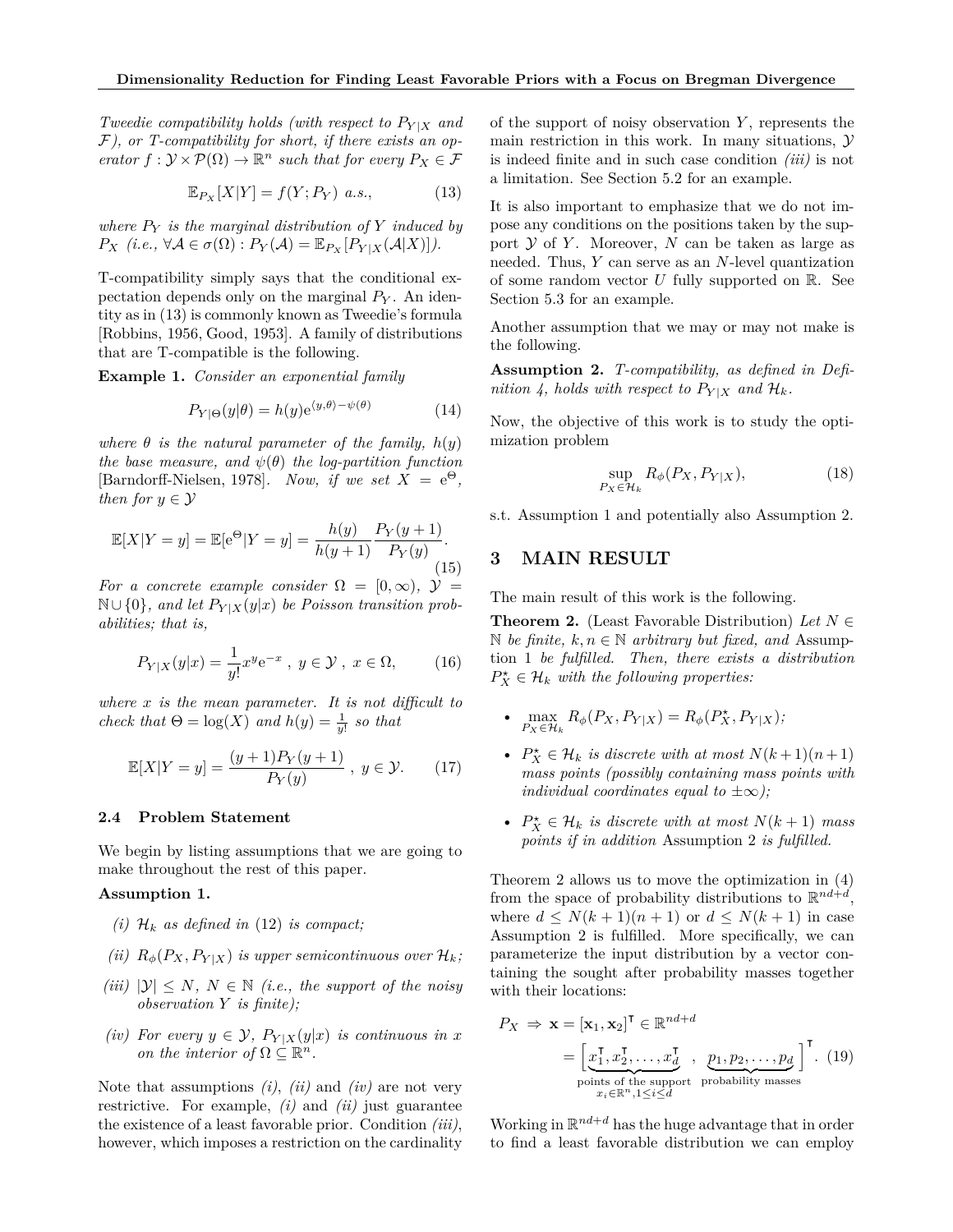numerical methods such as projected gradient ascent [Shalev-Shwartz and Ben-David, 2014]. More details on this will be given in Section 5.

Perhaps somewhat remarkable is that under Assumption 2 we obtain a bound on the cardinality of the support of a least favorable distribution that is *independent* of the dimension of  $\Omega$ . This might have potential applications to the case where  $\Omega$  is an infinite dimensional set.

We next show that under Assumption 1 and some extra conditions the dimensionality can further be reduced. The corresponding proof can be found in Section A of the supplementary material.

**Proposition 1.** *Let*  $N \in \mathbb{N}$  *be finite,*  $k, n \in \mathbb{N}$  *arbitrary but fixed, and* Assumption 1 *be fulfilled. Then,*  $P_X^{\star}$  *is discrete with at most*  $(n+1)(N-1)+k+1$  *mass points if*

- $\Omega \subset \mathbb{R}^n$  *is compact and*  $f_1, \ldots, f_k$  *are bounded and continuous on* Ω*; or*
- $f_1, \ldots, f_k$  are continuous on  $\Omega = \mathbb{R}^n$  and are *such that for every P<sup>X</sup> with a finite number of*  $mass points \mathbb{E}_{P_X}[f_i(X)] < \infty$  *implies*  $P_{X_i}(+\infty) =$  $P_{X_j}(-\infty) = 0$  *for all*  $1 \leq j \leq n$ *, with*  $X_j$  *the j*-*th coordinate of X.*

**Remark 2.** If functions  $f_1, \ldots, f_k$  in the definition of *moment set*  $\mathcal{H}_k$  *prevent the occurrence of mass points at* ±∞*, then the bound on the number of points can be reduced to*  $(n + 1)(N - 1) + k + 1$ *. An example of such a function is*  $f : \mathbb{R} \to \mathbb{R}$ ,  $f(x) = |x|^r$ ,  $r >$ 0*, which naturally forces probability measures with a finite number of mass points to have mass points at* ±∞ *with zero probability.*

Finally, we note that Theorem 2 does not guarantee that the least favorable distribution is unique or that every least favorable distribution is discrete. It only guarantees that there exists a least favorable distribution that is discrete.

# **4 PROOF OF THE MAIN THEOREM**

#### **4.1 Preliminaries**

Before actually proving Theorem 2, we provide some preliminary definitions and results that will help us to accomplish this.

# **4.1.1 Weak Convergence and Weak Continuity**

It is well known that there exist several definitions of the convergence of a sequence of probability measures.

One is weak convergence, which provides a given space of probability measures with a topology.

**Definition 5.** *A sequence of probability measures*  ${P_n}_{n \in \mathbb{N}}$  *is said to* converge weakly *to probability measure P if for every bounded and continuous function ψ*

$$
\lim_{n \to \infty} \mathbb{E}_{P_n} \left[ \psi(X) \right] \to \mathbb{E}_P \left[ \psi(X) \right]. \tag{20}
$$

Another main ingredient of our considerations are linear functionals. The following theorem gives a necessary and sufficient condition for a linear functional to be weakly continuous [Huber, 1981, Lemma 2.1].

**Theorem 3.** (Weak Continuity of Linear Functionals) *A linear functional*  $L : \mathcal{P}(\Omega) \to \mathbb{R}$  *is* weakly continuous *on*  $\mathcal{P}(\Omega)$  *if and only if there exists a bounded and continuous function*  $\psi$  *such that*  $L$  *can be represented as*

$$
L(P) = \mathbb{E}_P[\psi(X)].
$$

#### **4.1.2 Linear Programming**

The extreme value theorem for real-valued continuous functions over compact intervals is one of the most celebrated results of calculus. The following theorem is a generalization to compact topological spaces [Luenberger, 1997, Sec. 2.13].

**Theorem 4.** (Extreme Value Theorem) *For every compact topological space* P *and every upper semicontinuous (lower semicontinuous) functional*  $f : \mathcal{P} \to \mathbb{R}$ 

$$
\sup_{P\in\mathcal{P}}f(P)=\max_{P\in\mathcal{P}}f(P)\quad\left(\inf_{P\in\mathcal{P}}f(P)=\min_{P\in\mathcal{P}}f(P)\right).
$$

*Moreover, if f is strictly concave (strictly convex) the maximizer (minimizer) is unique.*

**Definition 6.** *An* extreme point *of any convex set* S *is a point*  $x \in S$  *that cannot be represented as*  $x =$  $(1 - \alpha)y + \alpha z$  with  $y, z \in S$  and  $\alpha \in (0, 1)$ . We denote *the set of all extreme points of*  $S$  *as*  $ex(S)$ *.* 

The following result states that when maximizing a linear functional over a moment set it is sufficient to focus on its extreme points [Winkler, 1988, Th. 3.2].

**Theorem 5.** (Linear Programming) Let  $L : \mathcal{P}(\Omega) \rightarrow$ R *be a linear functional. Then,*

$$
\sup_{P \in \mathcal{H}_k} L(P) = \sup_{P \in \text{ex}(\mathcal{H}_k)} L(P).
$$

Note that Theorem 5 only requires *L* to be linear and not necessarily continuous.

#### **4.1.3 Extreme Points of a Moment Set**

For proving the main result of this paper, the following theorem will be of particular importance [Winkler, 1988, Th. 2.1].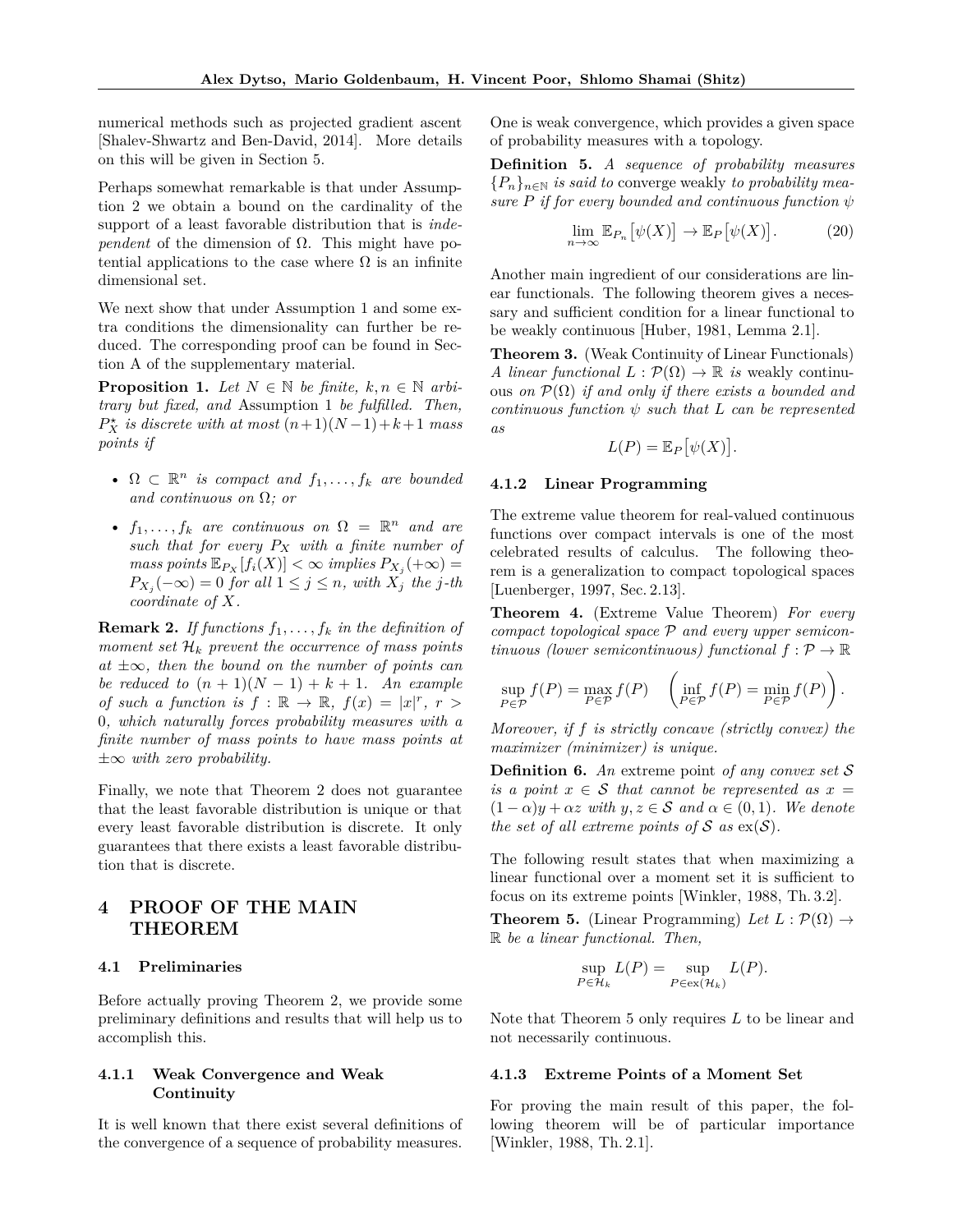**Theorem 6.** (Extreme Points of a Moment Set) *For given*  $k \in \mathbb{N}$  *let moment set*  $\mathcal{H}_k$  *be defined as in Definition 3. Then, the following holds:*

•  $\mathcal{H}_k$  *is convex and the extreme points of*  $\mathcal{H}_k$  *are* 

$$
\operatorname{ex}(\mathcal{H}_k) \subseteq \overline{\operatorname{ex}(\mathcal{H}_k)},\tag{21}
$$

*where*

$$
\overline{\operatorname{ex}(\mathcal{H}_k)}
$$
\n
$$
\coloneqq \left\{ P \in \mathcal{H}_k : P = \sum_{i=1}^m \alpha_i \delta_{x_i}, x_i \in \Omega, \alpha_i \in [0, 1], \right\}
$$
\n
$$
\sum_{i=1}^m \alpha_i = 1, 1 \le m \le k+1 \quad \wedge \text{ the vectors}
$$
\n
$$
[f_1(x_i), \dots, f_k(x_i), 1]^\mathsf{T}, 1 \le i \le m, \text{ are}
$$
\n
$$
\text{linearly independent} \left\};
$$

• *If the moment conditions in* (12) *are fulfilled with equality, then* (21) *holds with equality.*

**Remark 3.** *Theorem 6 is also valid in case we have a constraint on the support but no moment constraint (i.e.,*  $k = 0$ *). For example, let*  $\Omega = \mathcal{B}_0(r)$  *for some*  $r > 0$ *. Then,* 

$$
\mathrm{ex}(\mathcal{H}_0) = \{ P \in \mathcal{H}_0 : P = \delta_x, x \in \mathcal{B}_0(r) \}.
$$

*In case of a second moment constraint (i.e.,*  $\mathcal{H}_1$  =  ${P \in \mathcal{P}_{\text{reg}}(\Omega) : \mathbb{E}_P[\|X\|^2] \leq c}, \, c \in \mathbb{R}}) \, \text{ we have}$ 

$$
\mathrm{ex}(\mathcal{H}_1) \subseteq \overline{\mathrm{ex}(\mathcal{H}_1)}
$$
  
=  $\{P \in \mathcal{H}_1 : P = (1 - \alpha)\delta_{x_1} + \alpha \delta_{x_2}, \alpha \in [0, 1],$   
 $x_1, x_2 \in \Omega, ||x_1|| \neq ||x_2||\}.$ 

# **4.1.4 Dubins' Theorem**

**Definition 7.** *A convex set* S *of a vector space* V *is called* linearly closed (linearly bounded) *if every straight line intersects with* S *on a closed (bounded) subset of that line.*

With this definition in hand, a powerful theorem proven by Dubins [Dubins, 1962] is the following.

**Theorem 7.** (Dubins' Theorem) Let  $f: V \to \mathbb{R}$  be a *linear functional over a vector space* V *and let*

$$
\mathcal{L} = \{ v \in \mathcal{V} : f(v) = c \},
$$

*for some*  $c \in \mathbb{R}$ *, be a hyperplane formed by f. Moreover, let* I *be the intersection of a linearly closed and linearly bounded convex set*  $K \subset V$  *with n hyperplanes. Then, every extreme point of* I *is a convex combination of at most*  $n+1$  *extreme points of*  $K$ .

A remarkable property of Theorem 7 is that it also holds for the infinite dimensional case. See Fig. 1 for a finite-dimensional example of Dubins' Theorem.



Figure 1: Example of Dubins' Theorem for  $n = 1$ . Cube  $\mathcal{K} \subset \mathbb{R}^3$ , which is a linearly closed and linearly bounded convex set, intersects with a hyperplane in a triangle  $\mathcal I$ . An extreme point/vertex of  $\mathcal I$  (e.g., point *A*) belongs to an edge of  $K$ . Thus, *A* is the convex combination of  $n + 1 = 2$  extreme points of K; that is, a convex combination of points *B* and *C*.

## **4.2 Proof of Theorem 2: Existence of a Solution**

Recall that the first part of the main result states that with Assumption 1 a least favorable prior exists. Observe that this follows from Theorem 4 due to the semicontinuity of Bayesian risk  $R_{\phi}(P_X, P_{Y|X})$  and the compactness of  $\mathcal{H}_k$ . Hence, the supremum in (18) is attained by some  $P_X^* \in \mathcal{H}_k$ .

#### **4.3 Proof of Theorem 2: Assumptions 1 & 2**

We first proof the second part of Theorem 2 where Assumptions 1 and 2 are both fulfilled as it is easier.

As a least favorable prior,  $P_X^*$ , exists (not necessarily unique), let  $P_Y(\cdot; \star)$  and  $\mathbb{E}_\star[X|Y] : \mathcal{Y} \to \Omega$  denote the marginal of *Y* and the conditional expectation of *X* given *Y* induced by  $P_X^{\star}$ .<sup>2</sup> Moreover, we define

$$
\mathcal{P}^{\star} := \{ P_X \in \mathcal{H}_k : P_Y(y; \star) = P_Y(y; P_X), \forall y \in \mathcal{Y} \} = \{ P_X \in \mathcal{H}_k : c_y^{\star} = P_Y(y; P_X), \forall y \in \mathcal{Y} \}
$$
(22)

as the set of least favorable priors that induce  $P_Y(y; \star)$ , where for ease of notation  $c_y^* \coloneqq P_Y(y; \star)$ .

Next, note that as a consequence of Assumption 2, if  $P_X, Q_X \in \mathcal{P}^*$ , then for every  $y \in \mathcal{Y}$ 

$$
\mathbb{E}_{P_X}[X|Y=y] = \mathbb{E}_{Q_X}[X|Y=y] = \mathbb{E}_\star[X|Y=y].
$$
\n(23)

Furthermore, observe that  $\mathcal{P}^*$  is the intersection of  $\mathcal{H}_k$ with  $N-1$  hyperplanes of the form

$$
\mathcal{L}_i = \{ P_X : c_{y_i} = \mathbb{E}_{P_X} [P_{Y|X}(y_i|X)] \}, 1 \le i \le N - 1,
$$
\n(24)

<sup>2</sup>More precisely, for given  $P_X^{\star}$ ,  $P_Y(\cdot;\star)$  and  $\mathbb{E}_{\star}[X|Y]$  are just shorthand for  $P_Y(\cdot; P_X^{\star})$  and  $\mathbb{E}_{P_X^{\star}}[X|Y]$ .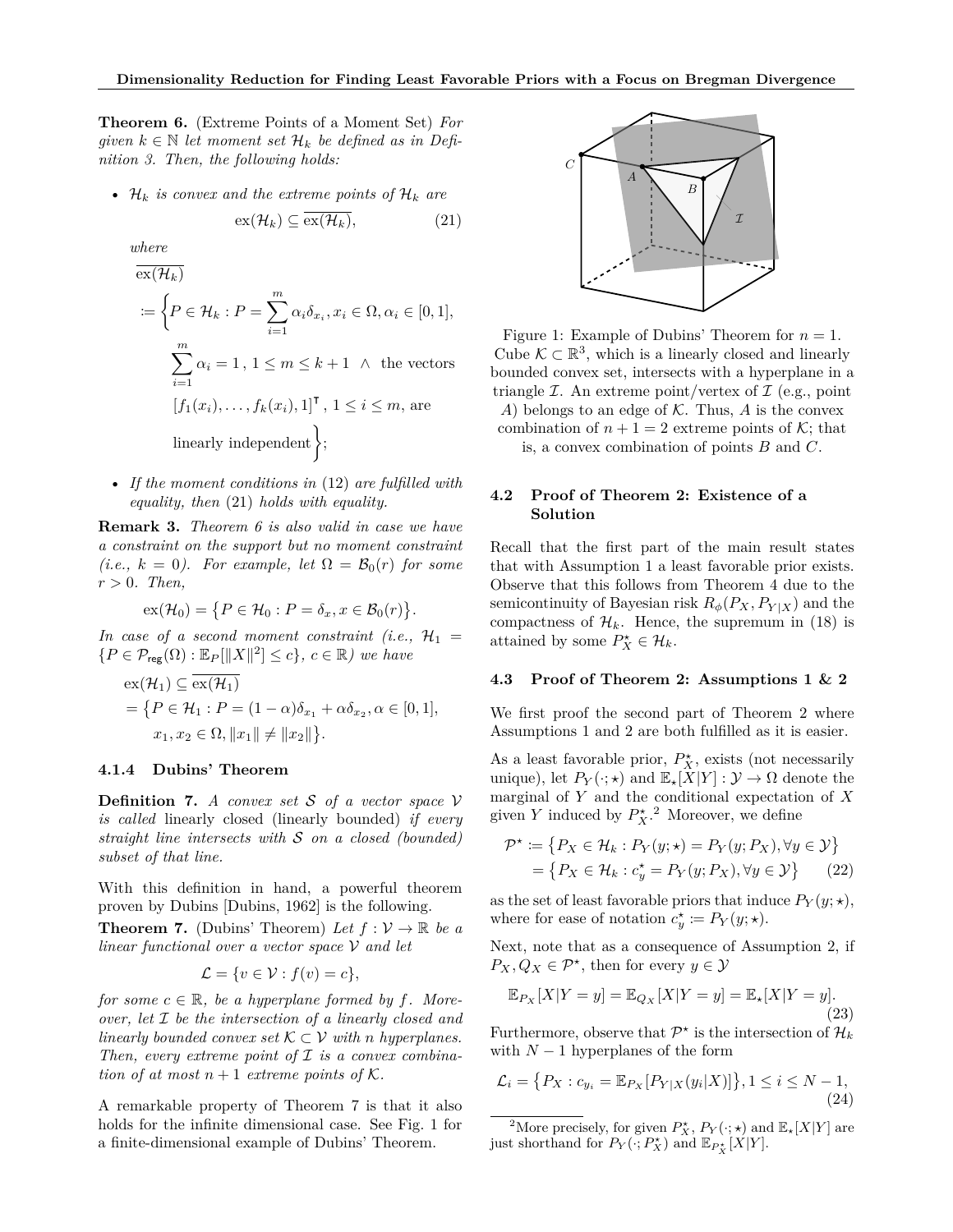where we have used that  $P_Y(y; P_X)$  =  $\mathbb{E}_{P_X}\left[P_{Y|X}(y|X)\right], y \in \mathcal{Y}.$  Note that we omitted hyperplane  $\mathcal{L}_N$  in (24) as in the space of probability distributions everything sums up to one so that  $\mathcal{L}_N$ is redundant. Note also that each  $\mathcal{L}_i$  is a closed set, which follows from Theorem 3 and the fact that  $P_{Y|X}(y_i|x)$  is bounded and continuous in *x* for each  $y_i$ (i.e., sets defined by continuous functions are closed).

Next, observe that

$$
\max_{P_X \in \mathcal{H}_k} \mathbb{E}_{P_X} \left[ \ell_\phi \big( X, \mathbb{E}_{P_X} [X | Y] \big) \right]
$$
  

$$
\stackrel{a)}{=} \max_{P_X \in \mathcal{P}^\star} \mathbb{E}_{P_X} \left[ \ell_\phi \big( X, \mathbb{E}_{P_X} [X | Y] \big) \right] \tag{25}
$$

$$
\stackrel{b)}{=} \max_{P_X \in \mathcal{P}^\star} \mathbb{E}_{P_X} \left[ \ell_\phi \big( X, \mathbb{E}_\star [X|Y] \big) \right] \tag{26}
$$

$$
\stackrel{c)}{=} \max_{P_X \in \text{ex}(\mathcal{P}^*)} \mathbb{E}_{P_X} \left[ \ell_\phi \big( X, \mathbb{E}_\star [X|Y] \big) \right], \tag{27}
$$

where *a*) follows from using the fact that  $\mathcal{P}^{\star}$  contains a least favorable prior, *b*) from the fact that  $\mathbb{E}_{P_X}[X|Y] =$  $\mathbb{E}_\star[X|Y]$  for every  $P_X \in \mathcal{P}^\star$ , and *c*) from Theorem 5 by observing that  $P_X \mapsto \mathbb{E}_{P_X}[\ell_\phi(X, \mathbb{E}_\star[X|Y])]$  is linear over  $\mathcal{P}^*$  and therefore  $\mathbb{E}_\star[X|Y]$  does not change on  $\mathcal{P}^*$ .

Finally, recall that  $\mathcal{P}^*$  consists of the intersection of *N* − 1 hyperplanes, defined in (24), with  $\mathcal{H}_k$ . Thus, as  $\mathcal{P}^{\star}$  is a subset of  $\mathcal{H}_k$ , it follows from Theorem 7 that every extreme point of  $\mathcal{P}^{\star}$  (or every point of  $\exp(\mathcal{P}^{\star})$ ) can be represented by a convex combination of at most  $(N-1) + 1 = N$  extreme points of  $\mathcal{H}_k$ . Due to Theorem 6, however, the extreme points are discrete distributions with at most  $k+1$  mass points, so that  $P_X^{\star}$ consists of at most  $N(k+1)$  mass points.

#### **4.4 Proof of Theorem 2: Assumption 1 only**

The key to the proof of Theorem 2 under Assumptions 1 and 2 is the construction of a set  $\mathcal{P}^{\star}$  over which the conditional expectation does not change and which can be written as an intersection of finitely many hyperplanes with a moment set. Assumption 2 allows us to do this without the dependance on the dimension *n* of Ω. In the general case (i.e., without Assumption 2), however, this does not seem to be possible, which is why we have to construct  $\mathcal{P}^{\star}$  differently.

Towards this end, let  $\mathbb{E}_\star[X|Y] : \mathcal{Y} \to \Omega$  as in the previous subsection be induced by some least favorable prior  $P_X^*$ . Furthermore, note that the *j*'s component of  $\mathbb{E}_\star[X|Y]$  can be written as

$$
\mathbb{E}_{\star}[X_j|Y=y] = \frac{\mathbb{E}_{\star}[X_j P_{Y|X_j}(y|X_j)]}{P_Y(y;\star)}
$$
(28)

$$
= \frac{\mathbb{E}_{\star} \left[ X_j P_{Y|X_j}(y|X_j) \right]}{\mathbb{E}_{\star} \left[ P_{Y|X}(y|X) \right]} \tag{29}
$$

for every  $y \in \mathcal{Y}$  and  $j = 1, \ldots, n$ . The expression in (29) implies that the conditional expectation is a ratio of two linear functionals. Therefore, the set  $\mathcal{P}^*$  can be constructed as follows:

$$
\mathcal{P}^{\star} = \{ P_X \in \mathcal{H}_k : c_{ji}^{\star} = \mathbb{E}_{P_X} \left[ X_j P_{Y|X_j} (y_i | X_j) \right] \land \n c_i^{\star} = P_Y(y_i; P_X) 1 \le j \le n, 1 \le i \le N \}, \quad (30)
$$

where for ease of notation

$$
c_i^* := P_Y(y_i; \star), \ 1 \le i \le N - 1,
$$
\n
$$
c_{ji}^* := \mathbb{E}_\star \big[ X_j P_{Y|X_j}(y_i|X_j) \big], \ 1 \le j \le n, \ 1 \le i \le N.
$$
\n
$$
(32)
$$

Again, we omitted the hyperplane  $c_N^*$  in (31) due to the same reasons as mentioned in the context of (24).

By construction  $\mathbb{E}_\star[X|Y=y_i] = \mathbb{E}_{P_X}[X|Y=y_i]$  for every  $P_X \in \mathcal{P}^*$ . In addition, the set  $\mathcal{P}^*$  is the intersection of the  $(n + 1)N - 1$  hyperplanes

$$
\mathcal{L}_i^{(a)} = \{ P_X : c_i^* = \mathbb{E}_{P_X} [P_{Y|X}(y_i|X)] \}
$$
(33)

for  $1 \leq i \leq N-1$  and

$$
\mathcal{L}_{ij}^{(b)} = \{ P_X : c_{ji}^* = \mathbb{E}_{P_X} \left[ X_j P_{Y|X_j}(y_i | X_j) \right] \} \tag{34}
$$

for  $1 \leq i \leq N$  and  $1 \leq j \leq n$ , respectively. Now, at this point, following the same line of arguments as in Section 4.3 we arrive at the conclusion that  $P_X^{\star}$  consists of at most  $(k+1)(n+1)N$  mass points.

# **5 NUMERICAL EXAMPLES**

To demonstrate the findings of this paper, in this section we present two numerical examples carried out with the projected gradient ascent method. In the following subsection, we first provide a description of that method where for the sake of simplicity we only focus on the case of a support constraint. That is,  $\Omega$  is bounded and moment constraints are not present (i.e.,  $k = 0$ . As a result, the first bound on the cardinality becomes  $N(n+1)$  and the second bound just N.

### **5.1 Projected Gradient Ascent**

Firm upper bounds on the number of mass points, such as the one given in Theorem 2, allow us to carry out the optimization over the space  $\mathbb{R}^{nd+d}$ , where *d* denotes the number of mass points, instead over the space of probability distributions. As mentioned in the discussion after Theorem 2, working in  $\mathbb{R}^{nd+d}$  has the advantage that we can employ numerical methods such as projected gradient ascent [Shalev-Shwartz and Ben-David, 2014]. A quick sketch of how to use projected gradient ascent for finding a least favorable prior follows next.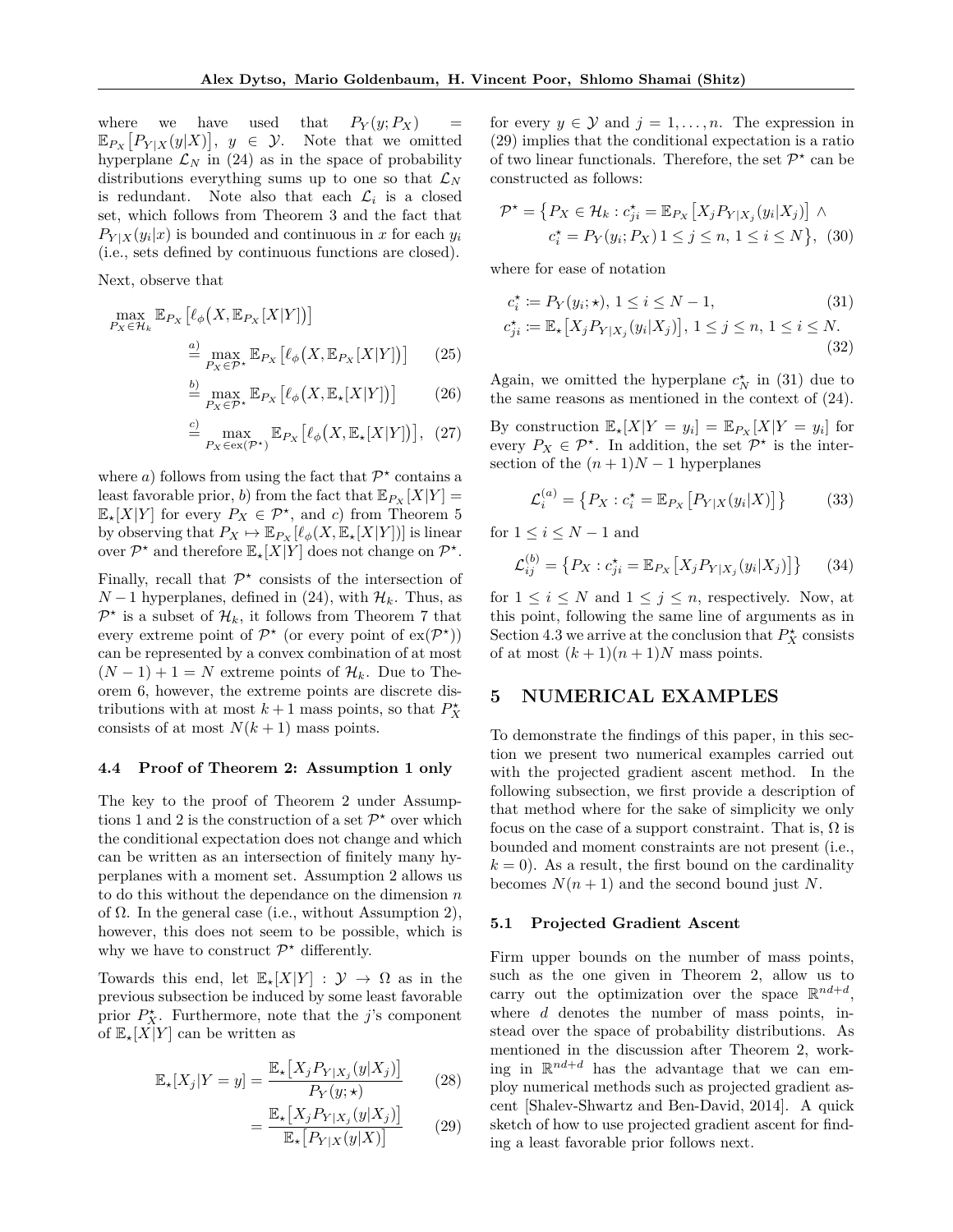As described in (19), we parameterize prior distribution *P<sub>X</sub>* by a vector  $\mathbf{x} = [\mathbf{x}_1, \mathbf{x}_2]^\mathsf{T} \in \mathbb{R}^{nd+d}$  containing the sought after probability masses together with their locations. From Theorem 2 we know that *d* can be at most  $N(n+1)$ , or  $N$  if in addition Assumption 2 holds. Now, let

$$
g(\mathbf{x}) \coloneqq R_{\phi}(P_X, P_{Y|X}) \tag{35}
$$

and define

$$
\mathcal{G} \coloneqq \{ \mathbf{x} \in \mathbb{R}^{nd+d} : \mathbf{x}_1 \in \Omega, \, \mathbf{x}_2 \in \mathcal{S} \} \tag{36}
$$

as the constraint set with  $\mathcal S$  denoting the probability simplex. In view of Theorem 2, we then have

$$
\max_{P_X:X\in\Omega} R_{\phi}(P_X, P_{Y|X}) = \max_{\mathbf{x}\in\mathcal{G}} g(\mathbf{x}).\tag{37}
$$

Starting from an initial point  $\mathbf{x}^{(1)} \in \mathcal{G}$ , projected gradient ascent iterates the following equation until a stopping criterion is met:

$$
\mathbf{x}^{(t+1)} = \text{proj}_{\mathcal{G}}(\mathbf{x}^{(t)} + \lambda \nabla g(\mathbf{x}^{(t)})), t \in \mathbb{N}, \qquad (38)
$$

where  $\lambda > 0$  is some step size,  $\nabla g(\mathbf{x})$  the gradient of *g*, and  $\text{proj}_{\mathcal{G}}(\cdot)$  the projection operator that tries to find a point  $\mathbf{x}^{(t+1)} \in \mathcal{G}$  that is closest to  $\mathbf{x}^{(t)} + \lambda \nabla g(\mathbf{x}^{(t)})$ in squared Euclidean distance.

If Ω is convex, the projection of **x**<sup>1</sup> onto Ω can be done efficiently by using the alternating projection method [Bauschke and Borwein, 1996], whereas an efficient implementation of the projection of  $\mathbf{x}_2$  onto the probability simplex with complexity  $\mathcal{O}(d \log d)$  can be found in [Wang and Carreira-Perpinán, 2013].

In order to implement the projected gradient ascent algorithm described above, we obviously have to compute the gradient of *g*. The following result provides the gradient for the special case of  $n = 1$  and  $\phi$  being the squared error loss. The corresponding proof can be found in Section B of the supplementary material.

**Proposition 2.** *Let*  $\phi : \Omega \to \mathbb{R}$ ,  $\phi(x) = x^2$ . *Then, if g is differentiable we have for*  $i = 1, \ldots, N$ 

$$
\frac{\partial}{\partial p_i} g(\mathbf{x}) = \mathbb{E}[(x_i - \mathbb{E}[X|Y])^2 | X = x_i],
$$
(39)  

$$
\frac{\partial}{\partial x_i} g(\mathbf{x}) = 2p_i (x_i - \mathbb{E}[\mathbb{E}[X|Y] | X = x_i])
$$

$$
+ p_i \sum_{j=1}^N P'_{Y|X}(y_j | x_i) ((\mathbb{E}[X|Y = y_j])^2
$$

$$
- 2x_i \mathbb{E}[X|Y = y_j]).
$$
(40)

#### **5.2 Binomial Model**

Consider conditional probability mass function

$$
P_{Y|X}(y|x) = {m \choose y} x^y (1-x)^{m-y}, \ x \in \Omega, \ y \in \mathcal{Y}. \tag{41}
$$



(a) Support of least favorable prior  $P_X^{\star}$  for different values of *m*.



(b) Least favorable priors for  $m = 3, 6, 10$ .

Figure 2: Least favorable priors for  $P_{Y|X}$  being binomial with parameter *m*.

Here, *x* is the success probability,  $\Omega = [0, 1]$ , and  $\mathcal{Y} = \{0, 1, \ldots, m\}, m \in \mathbb{N}$ . We treat parameter *m* of this distribution as known so that  $N = m + 1$ . This binomial model is very popular and has a wide range of applications (see [Neter et al., 1988] for details).

We are now interested in estimating the success probability, which we model as a random variable  $X \in \Omega$ with distribution *PX*. To compute least favorable prior  $P_X^{\star}$  , we use the gradient ascent algorithm described in the previous subsection.

Fig. 2 depicts the outcome of the algorithm for *m* ranging from 1 to 10. More specifically, Fig. 2a shows the support of  $P_X^*$  as a function of *m*. It is interesting to note that the support is uniformly spaced but  $P_X^*$  is not the uniform distribution, which can be seen from Fig 2b for  $m = 3, 6, 10$ .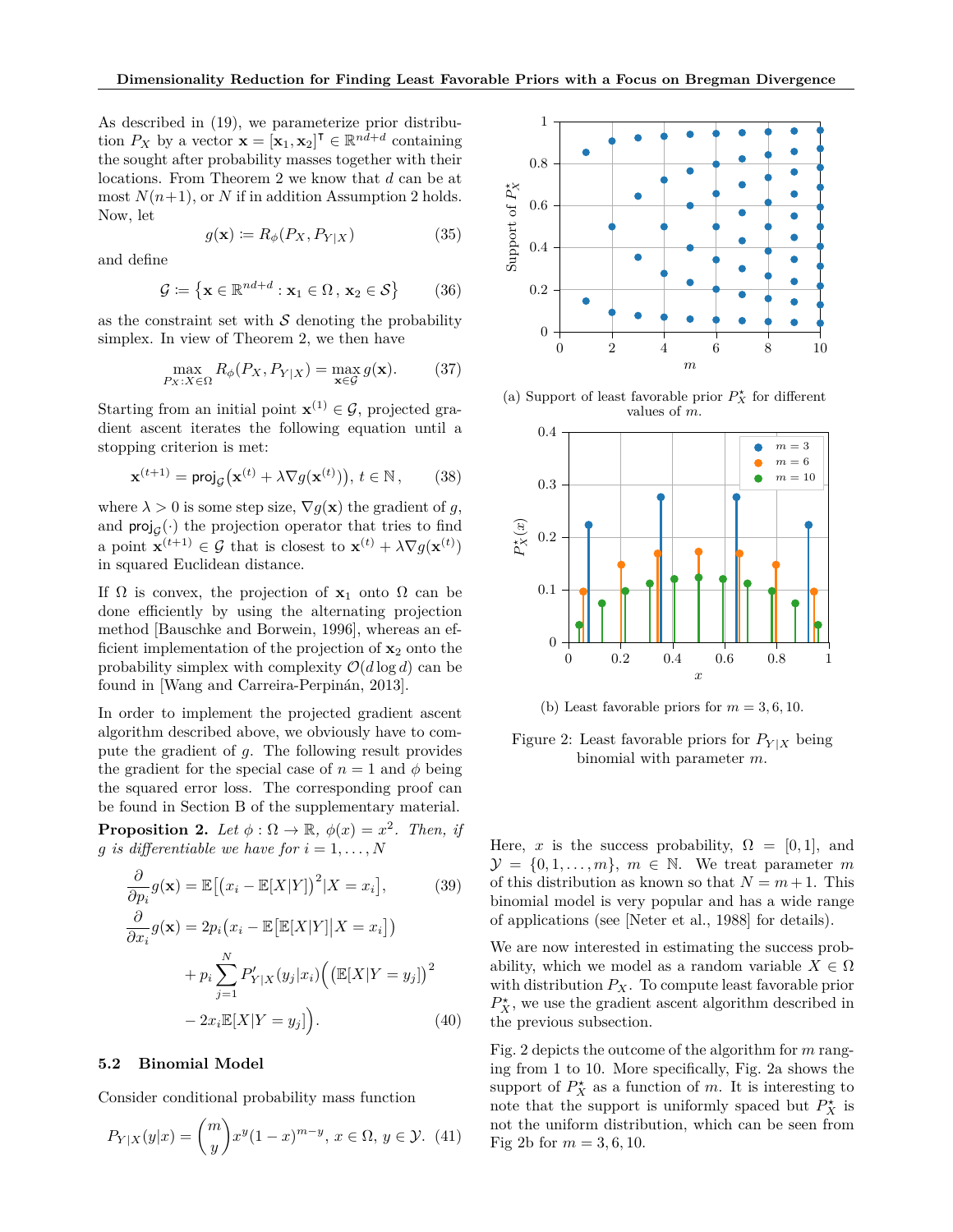

Figure 3: Quantization function  $Q_N$  for  $N = 1, 2, 3$ .

#### **5.3 Quantized Gaussian**

As another example consider the scenario in which we seek to estimate a random variable *X* that is embedded in Gaussian noise:

$$
W = X + Z \, , \, Z \sim \mathcal{N}(0, 1). \tag{42}
$$

Suppose that instead of observing *W* directly, we only have access to a quantized version of *W*, which we denote as *Y* . Specifically, consider uniform quantization with clipping; that is, for a fixed integer *N*

$$
y = Q_N(w) = \begin{cases} \lfloor w \rfloor & |w| < N \\ \text{sign}(w)N & \text{else} \end{cases}, \tag{43}
$$

where  $|\cdot|$  rounds to the nearest integer. Examples of *Q<sup>N</sup>* are depicted in Fig. 3.

Note that in this scenario, *Y* is supported on  $\mathcal{Y} =$ {−*N, . . . ,* 0*, . . . , N*}. Moreover, the conditional distribution of *Y* given *X* is for  $N \geq 1$  given by

$$
P_{Y|X}(y|x) = \begin{cases} \Phi(-N - x + \frac{1}{2}), & y = -N \\ \Phi(y - x + \frac{1}{2}) - \Phi(-x - \frac{1}{2}), & |y| \le N - 1 \\ \Phi(-N + x + \frac{1}{2}), & y = N \end{cases}
$$
\n(44)

where Φ denotes the cumulative distribution function of a standard Gaussian. Using Theorem 2, we have that the cardinality of the support of  $P_X^{\star}$  is bounded by  $2N + 1$ .

Now, for this model we would like to find the least favorable prior under the assumption that  $X \in \Omega$ [−*A, A*], *A >* 0. The corresponding numerical results are depicted in Fig. 4 for *A* = 5 and different *N*.



(a) Support of least favorable prior  $P_X^{\star}$  for  $A = 5$ and different values of *N*.



(b) Least favorable priors for  $A = 5$  and  $N = 1, 3, 4$ .

Figure 4: Least favorable priors for  $P_{Y|X}$  given in (44) as a result of quantization.

# **6 CONCLUSION**

This work has developed a dimensionality reduction method for finding least favorable prior distributions. The method produces an explicit bound on the size of the support of a least favorable prior and thus transforms the corresponding optimization problem from an infinite-dimensional to a finite-dimensional one. The numerical benefits of this method have been demonstrated via several examples based on a projected gradient ascent algorithm. Finally, while the focus was on loss functions that belong to the family of Bregman divergences, for which the optimal estimator is the conditional mean, the method can be generalized to other loss functions that have a concrete optimal estimator. For example, the results can be extended to the *L*<sup>1</sup> case, where the optimal Bayesian estimator is also the conditional median.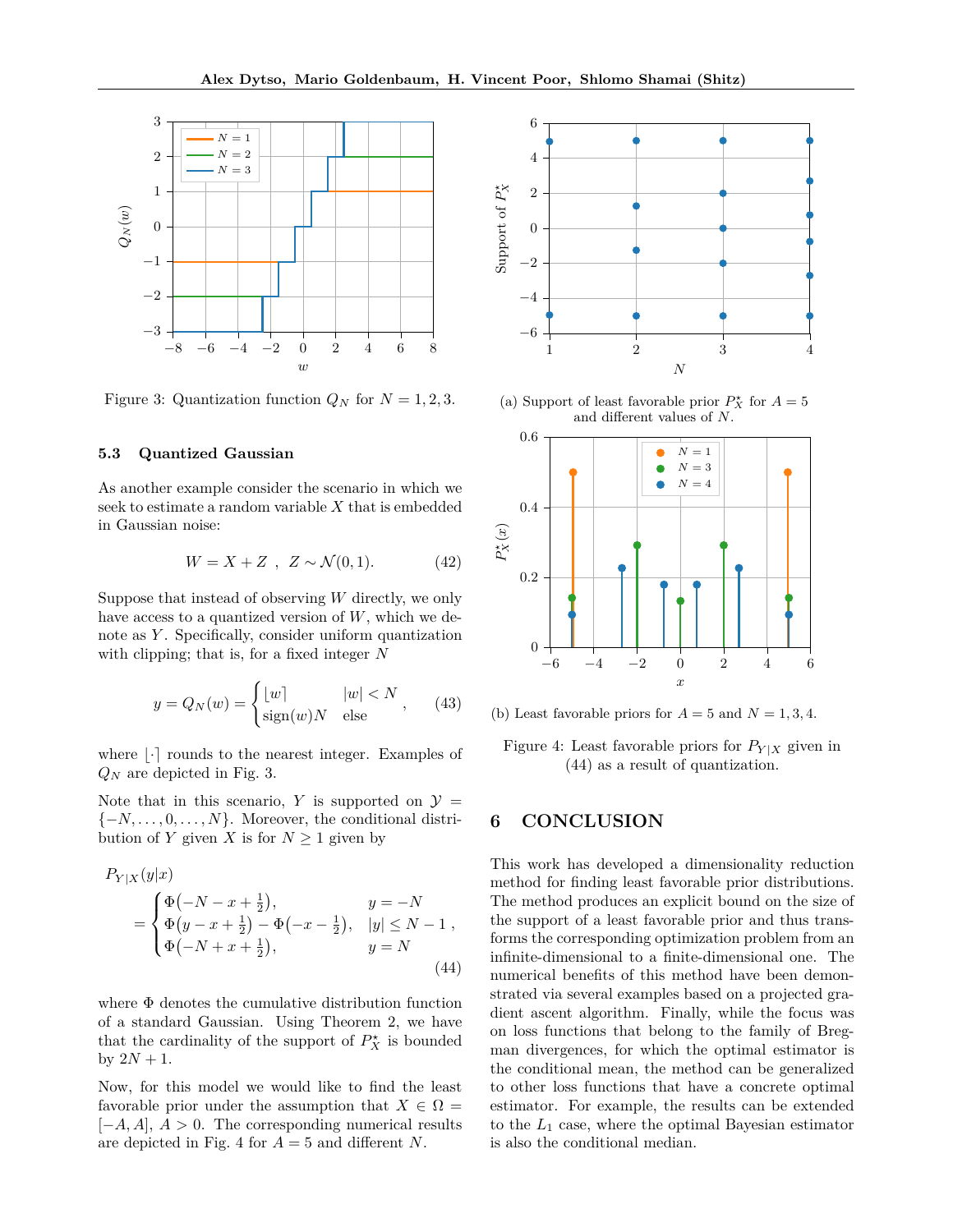#### **Acknowledgments**

We would like to thank the anonymous reviewers for their comments and suggestions, which helped to improve the quality of this paper. The work of H. V. Poor was supported by the U.S. National Science Foundation (NSF) within the Israel-US Binational program under grant CCF-1908308 and the work of S. Shamai (Shitz) by the US-Israel Binational Science Foundation (BSF) under grant BSF-2018710, respectively.

#### **References**

- [Banerjee et al., 2005a] Banerjee, A., Guo, X., and Wang, H. (2005a). On the optimality of conditional expectation as a Bregman predictor. *IEEE Trans. Inf. Theory*, 51(7):2664–2669.
- [Banerjee et al., 2005b] Banerjee, A., Merugu, S., Dhillon, I. S., Ghosh, J., and Lafferty, J. (2005b). Clustering with Bregman divergences. *J. Mach. Learn. Res.*, 6(10).
- [Barndorff-Nielsen, 1978] Barndorff-Nielsen, O. (1978). *Information and Exponential Families*. John Wiley & Sons.
- [Bauschke and Borwein, 1996] Bauschke, H. H. and Borwein, J. M. (1996). On projection algorithms for solving convex feasibility problems. *SIAM Rev.*, 38(3):367–426.
- [Berry, 1990] Berry, J. C. (1990). Minimax estimation of a bounded normal mean vector. *J. Multivariate Anal.*, 35(1):130–139.
- [Bregman, 1967] Bregman, L. M. (1967). The relaxation method of finding the common point of convex sets and its application to the solution of problems in convex programming. *USSR Comput. Math. & Math. Phys.*, 7(3):200–217.
- [Casella and Strawderman, 1981] Casella, G. and Strawderman, W. E. (1981). Estimating a bounded normal mean. *Ann. Statist.*, 9(4):870–878.
- [Csiszár, 1991] Csiszár, I. (1991). Why least squares and maximum entropy? An axiomatic approach to inference for linear inverse problems. *Ann. Statist.*, 19(4):2032–2066.
- [Dubins, 1962] Dubins, L. E. (1962). On extreme points of convex sets. *Math. Anal. Appl.*, 5(2):237– 244.
- [Dudley, 2002] Dudley, R. M. (2002). *Real Analysis and Probability*. Cambridge University Press.
- [Dytso et al., 2018a] Dytso, A., Goldenbaum, M., Poor, H. V., and Shamai (Shitz), S. (2018a). When are discrete channel inputs optimal? – Optimization techniques and some new results. In *Proc. 52nd Annu. Conf. Inf. Sci. Syst. (CISS)*, pages 1–6.
- [Dytso et al., 2018b] Dytso, A., Poor, H. V., Bustin, R., and Shamai, S. (2018b). On the structure of the least favorable prior distributions. In *Proc. IEEE Int. Symp. Inf. Theory (ISIT)*, pages 1081–1085.
- [Frigyik et al., 2008] Frigyik, B. A., Srivastava, S., and Gupta, M. R. (2008). Functional Bregman divergence and Bayesian estimation of distributions. *IEEE Trans. Inf. Theory*, 54(11):5130–5139.
- [Ghosh, 1964] Ghosh, M. N. (1964). Uniform approximation of minimax point estimates. *Ann. Math. Statist.*, 35(3):1031–1047.
- [Good, 1953] Good, I. J. (1953). The population frequencies of species and the estimation of population parameters. *Biometrika*, 40(3-4):237–264.
- [Huang and Meyn, 2005] Huang, J. and Meyn, S. P. (2005). Characterization and computation of optimal distributions for channel coding. *IEEE Trans. Inf. Theory*, 51(7):2336–2351.
- [Huber, 1981] Huber, P. J. (1981). *Robust Statistics*. John Wiley & Sons.
- [Iyer and Bilmes, 2012] Iyer, R. and Bilmes, J. A. (2012). Submodular-Bregman and the Lovász-Bregman divergences with applications. In *Adv. Neural Inf. Process Syst.*, pages 2933–2941.
- [Kempthorne, 1987] Kempthorne, P. J. (1987). Numerical specification of discrete least favorable prior distributions. *SIAM J. Sci. and Stat. Comp.*, 8(2):171–184.
- [Lehmann and Casella, 1998] Lehmann, E. L. and Casella, G. (1998). *Theory of Point Estimation*. Springer, 2nd edition.
- [Luenberger, 1997] Luenberger, D. G. (1997). *Optimization by Vector Space Methods*. John Wiley & Sons.
- [Marchand et al., 2004] Marchand, E., Strawderman, W. E., et al. (2004). Estimation in restricted parameter spaces: A review. *A Festschrift for Herman Rubin, IMS Lecture Notes Monogr. Ser.*, 45:21–44.
- [Nelson, 1966] Nelson, W. (1966). Minimax solution of statistical decision problems by iteration. *Ann. Math. Statist.*, 37(6):1643–1657.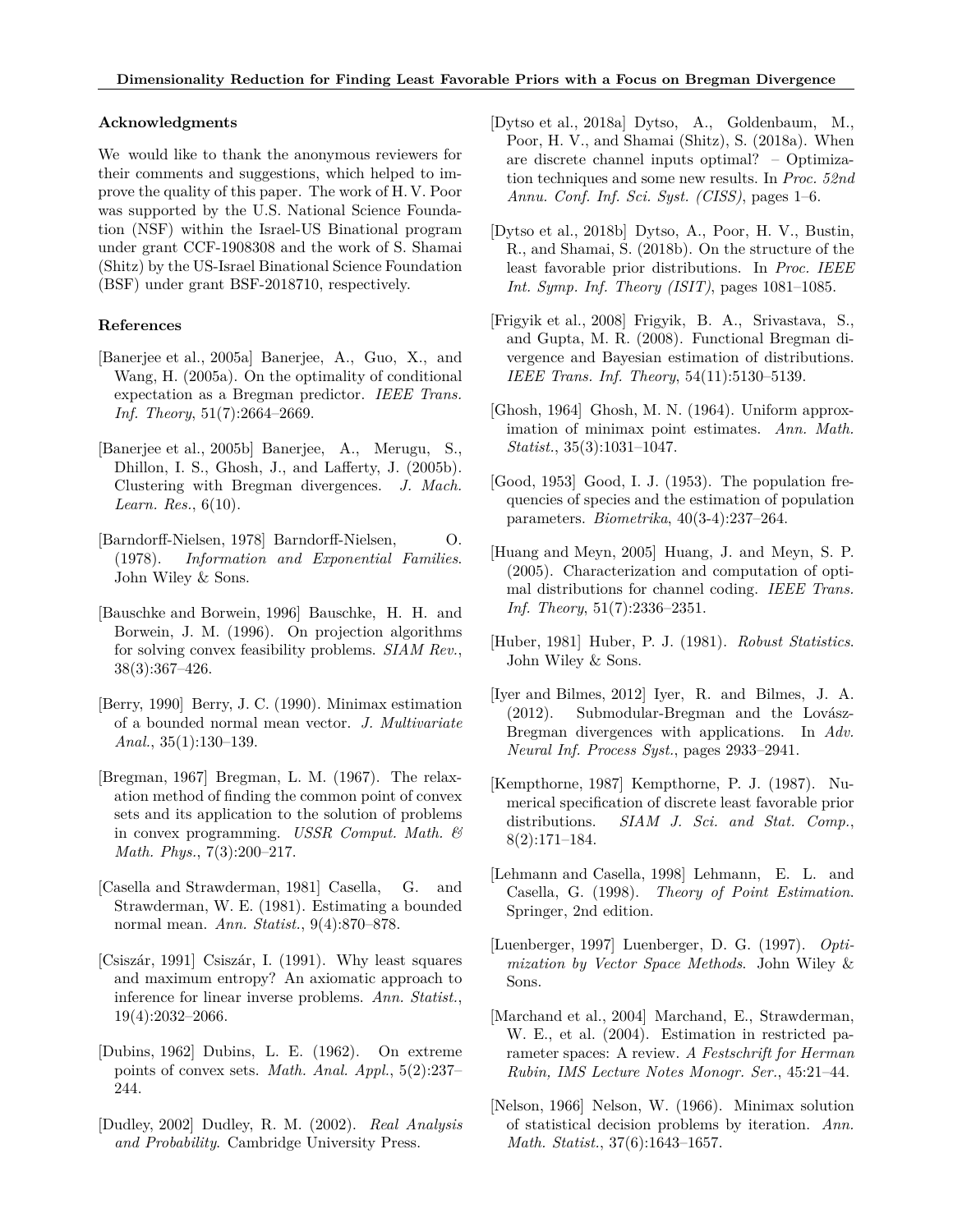- [Neter et al., 1988] Neter, J., Wasserman, W., and Whitmore, G. A. (1988). *Applied Statistics*. Allyn & Bacon.
- [Robbins, 1956] Robbins, H. (1956). An empirical Bayes approach to statistics. In *Proc. Berkeley Symp. Math. Statist. Probab.*, pages 157–163.
- [Shalev-Shwartz and Ben-David, 2014] Shalev-Shwartz, S. and Ben-David, S. (2014). *Understanding Machine Learning: From Theory to Algorithms*. Cambridge University Press.
- [Wang et al., 2014] Wang, L., Carlson, D. E., Rodrigues, M. R., Calderbank, R., and Carin, L. (2014). A Bregman matrix and the gradient of mutual information for vector Poisson and Gaussian channels. *IEEE Trans. Inf. Theory*, 60(5):2611– 2629.
- [Wang and Carreira-Perpinán, 2013] Wang, W. and Carreira-Perpinán, M. A. (2013). Projection onto the probability simplex: An efficient algorithm with a simple proof, and an application. *arXiv preprint arXiv:1309.1541*.
- [Winkler, 1988] Winkler, G. (1988). Extreme points of moment sets. *Math. Oper. Res.*, 13(4):581–587.
- [Witsenhausen, 1980] Witsenhausen, H. S. (1980). Some aspects of convexity useful in information theory. *IEEE Trans. Inf. Theory*, 26(3):265–271.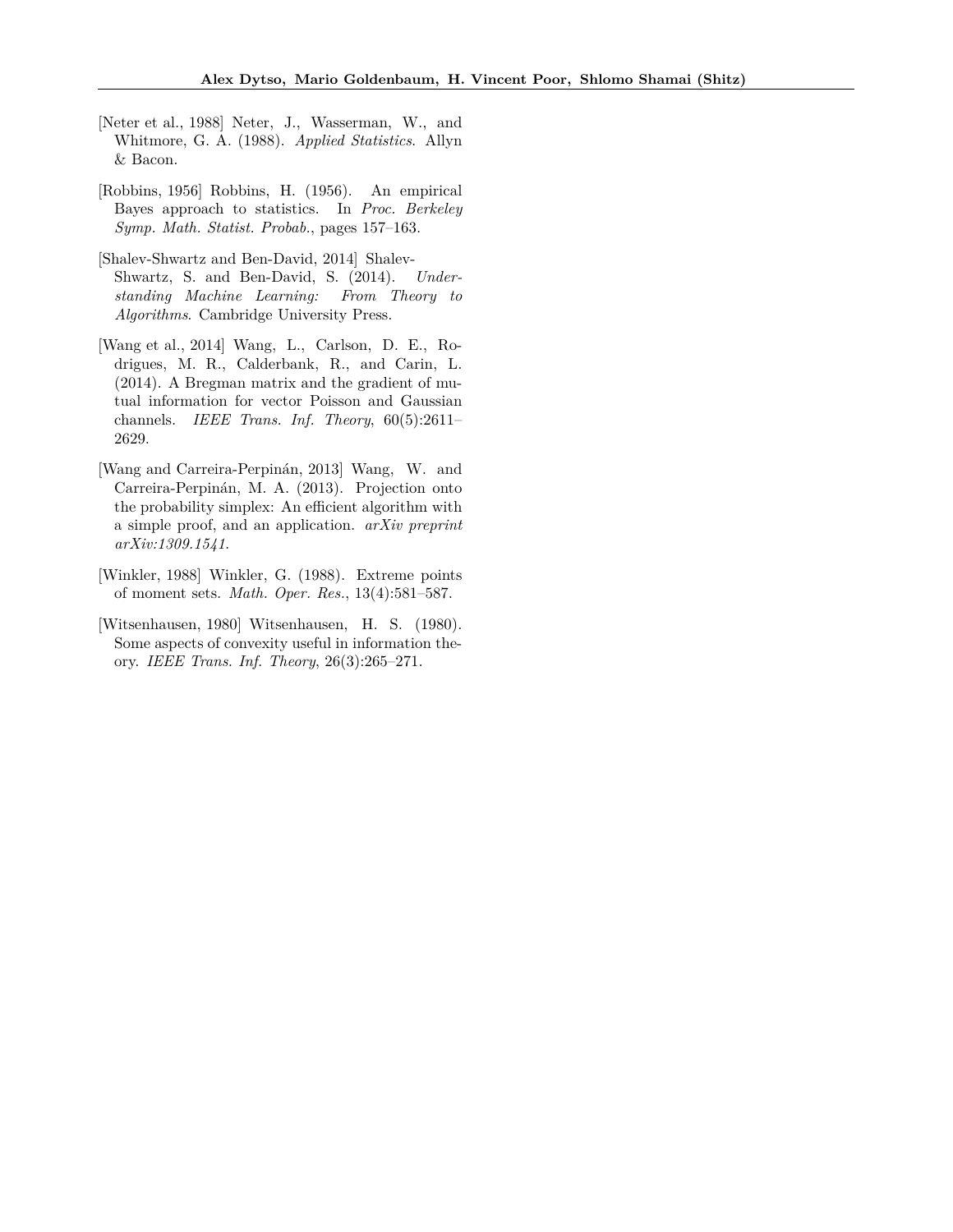# **Supplementary Material: A Dimensionality Reduction Method for Finding Least Favorable Priors with a Focus on Bregman Divergence**

# **A PROOF OF PROPOSITION 1**

Now that we know from Theorem 2 that the least favorable distribution is discrete with at most  $(k+1)(n+1)N$ mass points, we are able to slightly refine the number of mass points under various additional conditions.

#### **A.1 Refinement for Compact** Ω

Suppose that  $\Omega$  is a proper compact subset of  $\mathbb{R}^n$ . Moreover, as the optimal input distribution exists, there exist numbers  $c'_m \leq c_m$  such that

$$
\mathbb{E}_{P_X^{\star}}[f_i(X)] = c'_m, \; m = 1, \ldots, k.
$$

Thus, the definition of the set in (30) can be modified to

$$
\mathcal{P}^{\star} = \Big\{ P_X \in \mathcal{P}(\Omega) : \mathbb{E}_{P_X} \big[ X_j P_{Y|X_j}(y_i | X_j) \big] = c_{ji}^{\star}, \ P_Y(y_i; P_X) = P_Y(y_i; \star), \ \mathbb{E}_{P_X} \big[ f_i(X) \big] = c_m^{\prime}
$$

$$
m = 1, \dots, k, \ j = 1, \dots, n, \ i = 1, \dots, N \Big\}.
$$

Clearly,  $P_X^* \in \mathcal{P}^*$ . Note that  $\mathcal{P}^*$  is an intersection of the hyperplanes defined in (33) and (34) with the hyperplanes

$$
\mathcal{V}_i \coloneqq \left\{ P_X \in \mathcal{P}(\Omega) : \mathbb{E}_{P_X} \left[ f_i(X) \right] = c'_m \right\}, \ i = 1, \dots, k.
$$

Moreover, each  $V_i$  is a closed set as  $f_i$  is bounded and continuous on  $\Omega$  for each  $i = 1, \ldots, k$  (see Theorem 3). Therefore, applying Dubins' theorem to the set  $\mathcal{P}^*$ , it follows that the extreme points of  $\mathcal{P}^*$  can be represented as convex combinations of at most  $(n+1)(N-1) + k+1$  extreme points of  $\mathcal{P}(\Omega)$ . As the extreme points of  $\mathcal{P}(\Omega)$  are point masses, we have that the least favorable distribution  $P_X^{\star}$  has at most  $(n+1)(N-1) + k+1$  mass points.

# **A.2** Refinement for Functions that Imply  $P_{X_j}(+\infty) = P_{X_j}(-\infty) = 0$  for all  $1 \leq j \leq n$

Now, let  $\Omega$  be arbitrary and  $f_1, \ldots, f_k$  bounded and continuous on  $\Omega$  such that for every  $P_X$  with a finite number of mass points the conditions  $\mathbb{E}_{P_X}[f_i(X)] < \infty$ ,  $i = 1, \ldots, k$ , imply that  $P_{X_j}(+\infty) = P_{X_j}(-\infty) = 0$  for all  $j = 1, \ldots, n$ . Then, this implies that the least favorable distribution, which has at most  $(k+1)(n+1)N$  point masses, must have a bounded support. Since the support is bounded, we can refine the bound on the number of mass points to  $(n + 1)(N - 1) + k + 1$ .

This concludes the proof.

# **B PROOF OF PROPOSITION 2**

In this section, we present the detailed proof of Proposition 2. Choosing  $\phi(x) = x^2$  generates the canonical example of a Bregman divergence, namely

$$
\ell_{\phi}\big(X, f(Y)\big) = \big(X - f(Y)\big)^2. \tag{45}
$$

With part 5 of Theorem 1, the corresponding Bayesian risk is then of the form

$$
R_{\phi}(P_X, P_{Y|X}) = \mathbb{E}\big[\ell_{\phi}\big(X, \mathbb{E}[X|Y]\big)\big] = \mathbb{E}\big[\big(X - \mathbb{E}[X|Y]\big)^2\big] =: g(\mathbf{x}),\tag{46}
$$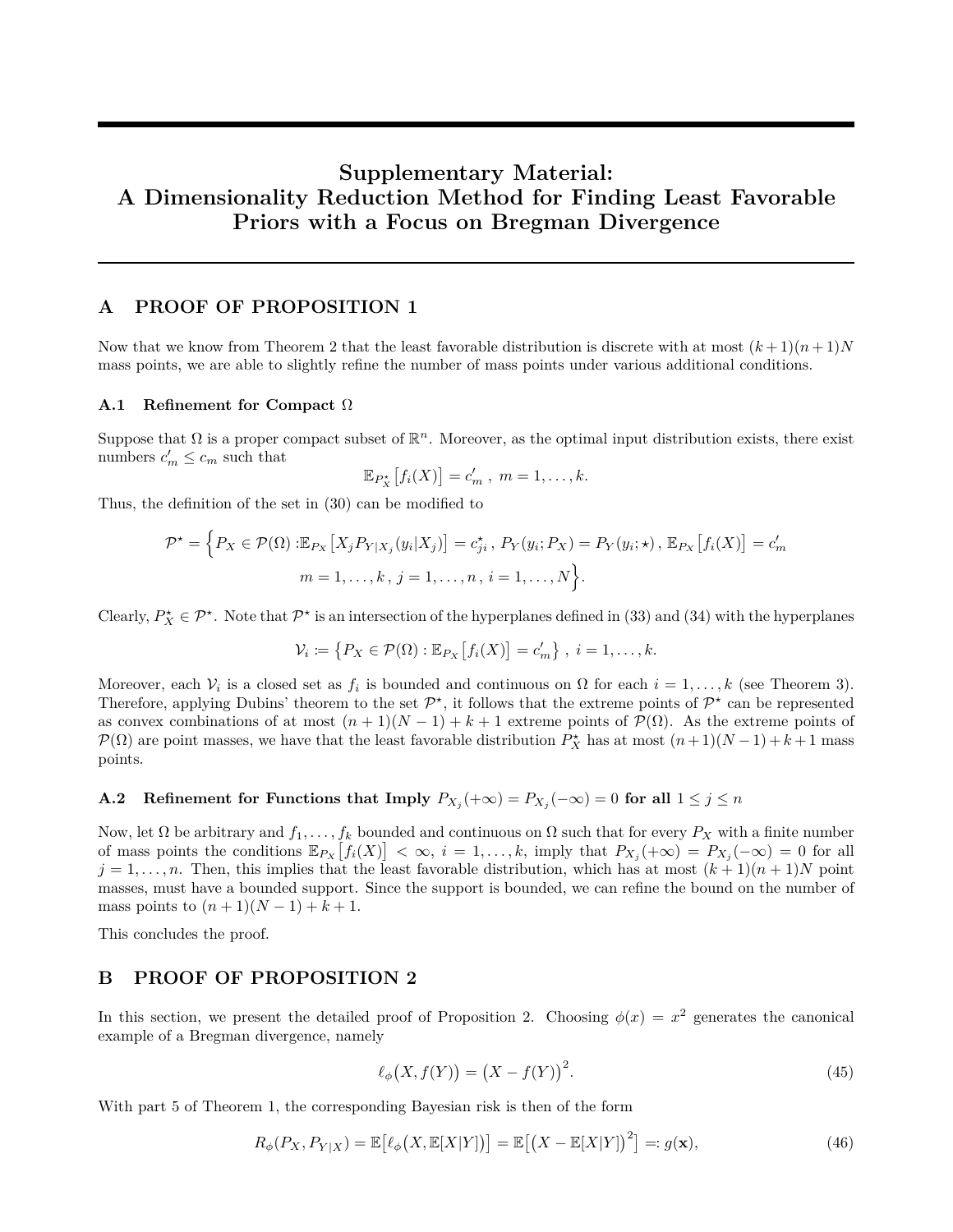which is nothing but the minimum mean square error. In what follows, we assume that *g* is differentiable.

To compute the gradient of *g*, the following well-known formula will be useful:

$$
\mathbb{E}\left[\left(X - \mathbb{E}[X|Y]\right)^2\right] = \mathbb{E}[X^2] - \mathbb{E}\left[\mathbb{E}[X|Y]^2\right].\tag{47}
$$

#### **B.1 Partial Derivatives with Respect to Probabilities**

In this subsection we focus on finding the partial derivatives of  $(46)$  with respect to the probability masses  $p_i$ ,  $i = 1, \ldots, N$ . Towards this end, consider the first term on the right-hand side of  $(47)$  and observe that

$$
\frac{\partial}{\partial p_i} \mathbb{E}[X^2] = \frac{\partial}{\partial p_i} \sum_{k=1}^N p_k x_k^2 = x_i^2 \ , \ i = 1, \dots, N. \tag{48}
$$

In order to find the partial derivative of the second term (i.e.,  $\partial \mathbb{E}[\mathbb{E}^2[X|Y]]/\partial p_i$ ), note first that

$$
\frac{\partial}{\partial p_i} P_Y(y_j) = \frac{\partial}{\partial p_i} \sum_{k=1}^N p_k P_{Y|X}(y_j | x_k) = P_{Y|X}(y_j | x_i), \quad i = 1, \dots, N. \tag{49}
$$

Furthermore, note that for  $i = 1, \ldots, N$ 

$$
\frac{\partial}{\partial p_i} \mathbb{E}[X|Y=y_j] = \frac{\partial}{\partial p_i} \frac{\mathbb{E}[XP_{Y|X}(y_j|X)]}{P_Y(y_j)}
$$
\n(50)

$$
=\frac{P_Y(y_j)\frac{\partial}{\partial p_i}\mathbb{E}\left[XP_{Y|X}(y_j|X)\right]-\mathbb{E}\left[XP_{Y|X}(y_j|X)\right]\frac{\partial}{\partial p_i}P_Y(y_j)}{\left(P_Y(y_j)\right)^2}\tag{51}
$$

$$
= \frac{P_Y(y_j)x_i P_{Y|X}(y_j|x_i) - \mathbb{E}[XP_{Y|X}(y_j|X)] P_{Y|X}(y_j|x_i)}{(P_Y(y_j))^2}
$$
(52)

$$
= \frac{x_i P_{Y|X}(y_j|x_i)}{P_Y(y_j)} - \mathbb{E}[X|Y=y_j] \frac{P_{Y|X}(y_j|x_i)}{P_Y(y_j)}
$$
(53)

$$
= (x_i - \mathbb{E}[X|Y = y_j]) \frac{P_{Y|X}(y_j|x_i)}{P_Y(y_j)},
$$
\n(54)

where in (51) we have used the derivative in (49) and

$$
\frac{\partial}{\partial p_i} \mathbb{E}\left[ X P_{Y|X}(y_j|X) \right] = \frac{\partial}{\partial p_i} \sum_{k=1}^N p_k x_k P_{Y|X}(y_j|x_k) = x_i P_{Y|X}(y_j|x_i). \tag{55}
$$

Now,

$$
\frac{\partial}{\partial p_i} \mathbb{E} \left[ \mathbb{E} [X|Y]^2 \right] = \frac{\partial}{\partial p_i} \sum_{j=1}^N P_Y(y_j) \mathbb{E} [X|Y=y_j]^2 \tag{56}
$$

$$
= \sum_{j=1}^{N} \mathbb{E}[X|Y=y_j]^2 \frac{\partial}{\partial p_i} P_Y(y_j) + \sum_{j=1}^{N} P_Y(y_j) \frac{\partial}{\partial p_i} \mathbb{E}[X|Y=y_j]^2
$$
\n(57)

$$
= \sum_{j=1}^{N} P_{Y|X}(y_j|x_i) \mathbb{E}[X|Y=y_j]^2 + 2\sum_{j=1}^{N} P_{Y}(y_j) \mathbb{E}[X|Y=y_j] (x_i - \mathbb{E}[X|Y=y_j]) \frac{P_{Y|X}(y_j|x_i)}{P_{Y}(y_j)}
$$
(58)

$$
= \mathbb{E}\left[\mathbb{E}[X|Y]^2 \mid X = x_i\right] + 2\mathbb{E}\left[\mathbb{E}[X|Y](X - \mathbb{E}[X|Y]) \mid X = x_i\right]
$$
\n(59)

$$
=2x_i\mathbb{E}\big[\mathbb{E}[X|Y]\,\big|\,X=x_i\big]-\mathbb{E}\big[\mathbb{E}[X|Y]^2\,\big|\,X=x_i\big],\tag{60}
$$

where in (58) we have used expressions (49) and (54).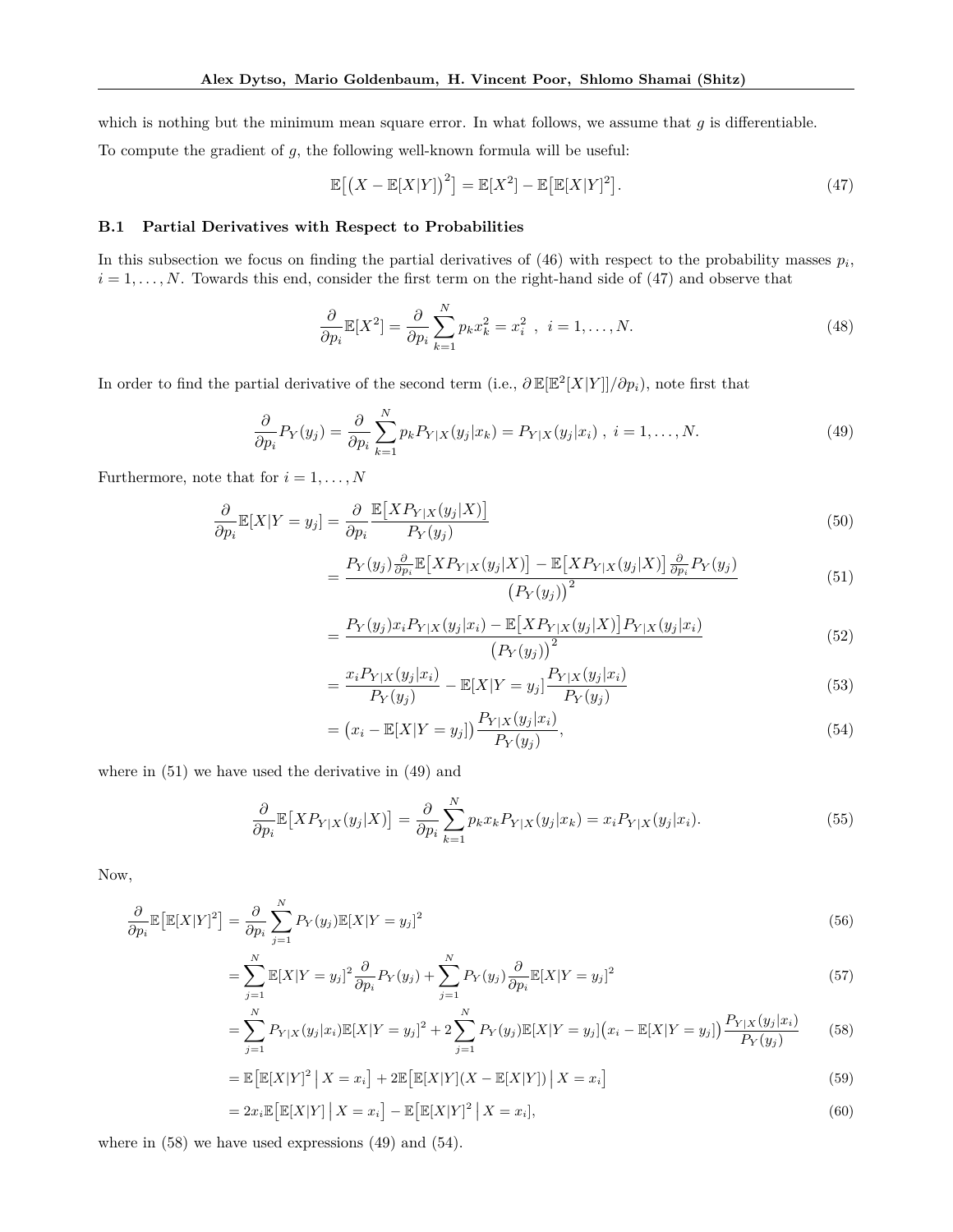Finally, combining (48) and (60) results in

$$
\frac{\partial}{\partial p_i} \mathbb{E} \left[ \left( X - \mathbb{E}[X|Y] \right)^2 \right] = x_i^2 - 2x_i \mathbb{E} \left[ \mathbb{E}[X|Y] \, \middle| \, X = x_i \right] + \mathbb{E} \left[ \mathbb{E}[X|Y]^2 \, \middle| \, X = x_i \right] \tag{61}
$$

$$
= \mathbb{E}\left[\left(x_i - \mathbb{E}[X|Y]\right)^2 \, \middle| \, X = x_i\right],\tag{62}
$$

 $i = 1, \ldots, N$ .

### **B.2 Partial Derivatives with Respect to Locations**

Now, we focus on finding the partial derivatives of (46) with respect to the locations  $x_i$ ,  $i = 1, \ldots, N$ , of the probability masses. Therefore, consider again the first term on the right-hand side of (47):

$$
\frac{\partial}{\partial x_i} \mathbb{E}[X^2] = \frac{\partial}{\partial x_i} \sum_{k=1}^N p_k x_k^2 = 2x_i p_i , \quad i = 1, \dots, N. \tag{63}
$$

To obtain the partial derivatives of the second term (47), first observe that

$$
\frac{\partial}{\partial x_i} P_Y(y_j) = \frac{\partial}{\partial x_i} \sum_{k=1}^N p_k P_{Y|X}(y_j | x_k) = p_i \frac{\partial}{\partial x_i} P_{Y|X}(y_j | x_i) = p_i P'_{Y|X}(y_j | x_i). \tag{64}
$$

Furthermore, we need the partial derivatives of the conditional expectation with respect to the locations, which is given by

$$
\frac{\partial}{\partial x_i} \mathbb{E}[X|Y=y_j] = \frac{P_Y(y_j) \frac{\partial}{\partial x_i} \mathbb{E}[X P_{Y|X}(y_j|X)] - \mathbb{E}[X P_{Y|X}(y_j|X)] \frac{\partial}{\partial x_i} P_Y(y_j)}{(P_Y(y_j))^2}
$$
(65)

$$
=p_i \frac{x_i P'_{Y|X}(y_j|x_i) + P_{Y|X}(y_j|x_i)}{P_Y(y_j)} - \mathbb{E}[X|Y=y_j] \frac{p_i P'_{Y|X}(y_j|x_i)}{P_Y(y_j)}
$$
(66)

$$
=p_i \frac{(x_i - \mathbb{E}[X|Y=y_j]) P'_{Y|X}(y_j|x_i) + P_{Y|X}(y_j|x_i)}{P_Y(y_j)},
$$
\n(67)

where in (66) we have used the partial derivative (64) together with

$$
\frac{\partial}{\partial x_i} \mathbb{E}\big[ X P_{Y|X}(y_j|X) \big] = \frac{\partial}{\partial p_i} \sum_{k=1}^N p_k x_k P_{Y|X}(y_j|x_k) = p_i x_i P'_{Y|X}(y_j|x_i) + p_i P_{Y|X}(y_j|x_i). \tag{68}
$$

Now, following along similar lines as in the previous subsection we obtain

$$
\frac{\partial}{\partial x_i} \mathbb{E} \big[ \mathbb{E} [X|Y]^2 \big] = \frac{\partial}{\partial x_i} \sum_{j=1}^N P_Y(y_j) \mathbb{E} [X|Y=y_j]^2 \tag{69}
$$

$$
= \sum_{j=1}^{N} \mathbb{E}[X|Y=y_j]^2 \frac{\partial}{\partial x_i} P_Y(y_j) + 2 \sum_{j=1}^{N} P_Y(y_j) \mathbb{E}[X|Y=y_j] \frac{\partial}{\partial x_i} \mathbb{E}[X|Y=y_j]
$$
(70)

$$
= \sum_{j=1}^{N} p_i P'_{Y|X}(y_j|x_i) \mathbb{E}[X|Y=y_j]^2 + 2p_i \sum_{j=1}^{N} \mathbb{E}[X|Y=y_j](x_i - \mathbb{E}[X|Y=y_j]) P'_{Y|X}(y_j|x_i) + P_{Y|X}(y_j|x_i))
$$
\n(71)

$$
=2p_i\sum_{j=1}^N P_{Y|X}(y_j|x_i)\mathbb{E}[X|Y=y_j]+2p_ix_i\sum_{j=1}^N P'_{Y|X}(y_j|x_i)\mathbb{E}[X|Y=y_j]
$$
\n(72)

$$
-\sum_{j=1}^{N} p_i P'_{Y|X}(y_j|x_i) \mathbb{E}[X|Y=y_j]^2.
$$
\n(73)